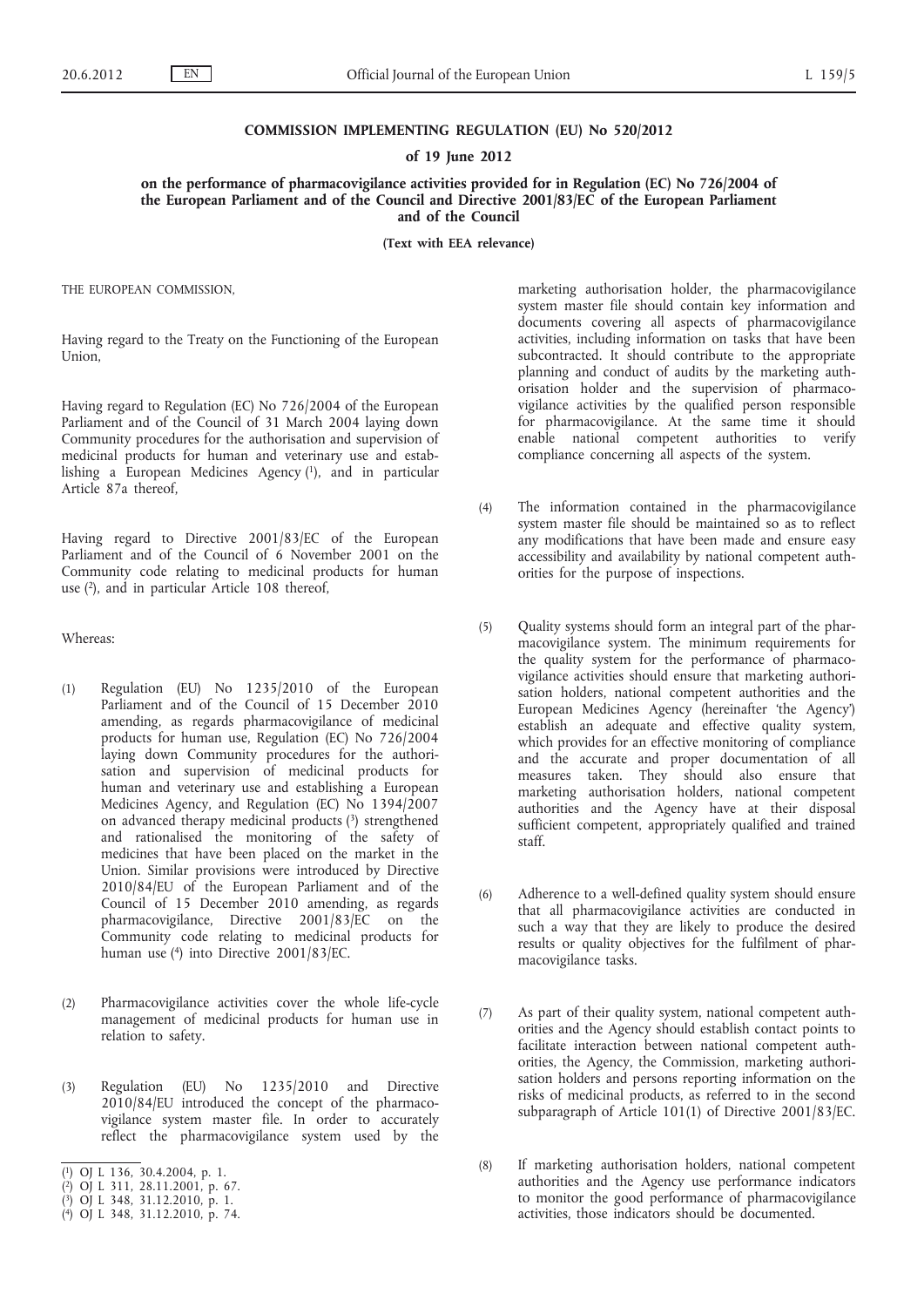- (9) Pharmacovigilance activities rely increasingly on the periodic monitoring of large databases, such as the Eudravigilance database. Whereas the Eudravigilance database is expected to be a major source of pharmacovigilance information, account should also be taken of pharmacovigilance information coming from other sources.
- (10) Marketing authorisation holders, national competent authorities and the Agency should continuously monitor the data in the Eudravigilance database to determine whether there are new risks or whether risks have changed and whether those risks have an impact on the risk-benefit balance of the medicinal product. They should validate and confirm signals, as appropriate, based on an examination of individual case safety reports, aggregated data from active surveillance systems or studies, literature information or other data sources. It is therefore necessary to establish common requirements for signal detection, to clarify the respective monitoring roles of marketing authorisation holders, national competent authorities and the Agency, to clarify how signals are validated and confirmed where appropriate and to specify the signal management process.
- (11) As a general principle, signal detection should follow a recognised methodology. However, the methodology may vary depending on the type of medicinal product it is intended to cover.
- (12) The use of internationally agreed terminology, format and standards should facilitate the interoperability of systems used for the performance of pharmacovigilance activities and avoids the duplication of encoding activities concerning the same information. It should also allow for an easier information exchange between regulatory authorities on an international level.
- (13) In order to simplify the reporting of suspected adverse reactions, the marketing authorisation holder and the Member States should report those reactions only to the Eudravigilance database. The Eudravigilance database should be equipped to immediately forward reports on suspected adverse reactions received from marketing authorisation holders to the Member States on whose territory the reaction occurred. It is therefore necessary to establish a common electronic format for the transmission of suspected adverse reaction reports by marketing authorisation holders and Member States to the Eudravigilance database.
- (14) Periodic safety update reports are an important instrument to monitor the development of the safety profile of a medicinal product after it has been placed on the Union market, including an integrated (re-) evaluation of the risk-benefit balance. In order to

facilitate their processing and evaluation, common format and content requirements should be established.

- (15) Risk management plans are required for all new marketing authorisation applications. They contain a detailed description of the risk management system used by the marketing authorisation holder. In order to facilitate the production of risk management plans and their evaluation by the competent authorities, common format and content requirements should be established.
- (16) Where competent authorities have concerns as to the safety of a medicinal product, they should be able to impose on marketing authorisation holders the obligation to conduct post-authorisation safety studies. The marketing authorisation holder should submit a draft protocol before those studies are conducted. Moreover, the marketing authorisation holder should provide, at the appropriate stage, a study abstract and a final study report. It is appropriate to provide that the protocol, the abstract and the final study report follow a common format in order to facilitate the approval and oversight of those studies by the Pharmacovigilance Risk Assessment Committee or the competent authorities in case of studies to be conducted in only one Member State that requests the study according to Article 22a of Directive 2001/83/EC.
- (17) This Regulation should apply without prejudice to Directive 95/46/EC of the European Parliament and of the Council of 24 October 1995 on the protection of individuals with regard to the processing of personal data and on the free movement of such data  $(1)$  and Regulation (EC) No 45/2001 of the European Parliament and of the Council of 18 December 2000 on the protection of individuals with regard to the processing of personal data by the Community institutions and bodies and on the free movement of such data  $(2)$ . The fundamental right to protection of personal data should be fully and effectively guaranteed in all pharmacovigilance activities. The purpose of safeguarding public health constitutes a substantial public interest and consequently the processing of personal data should be justified if identifiable personal data are processed only where necessary and only where the parties involved assess this necessity at every stage of the pharmacovigilance process. National competent authorities and marketing authorisation holders may apply pseudonymisation where appropriate, thereby replacing identifiable personal data with pseudonyms.
- (18) The measures provided for in this Regulation are in accordance with the opinion of the Standing Committee for Medicinal Products for Human Use,

<sup>(</sup> 1) OJ L 281, 23.11.1995, p. 31.

<sup>(</sup> 2) OJ L 8, 12.1.2001, p. 1.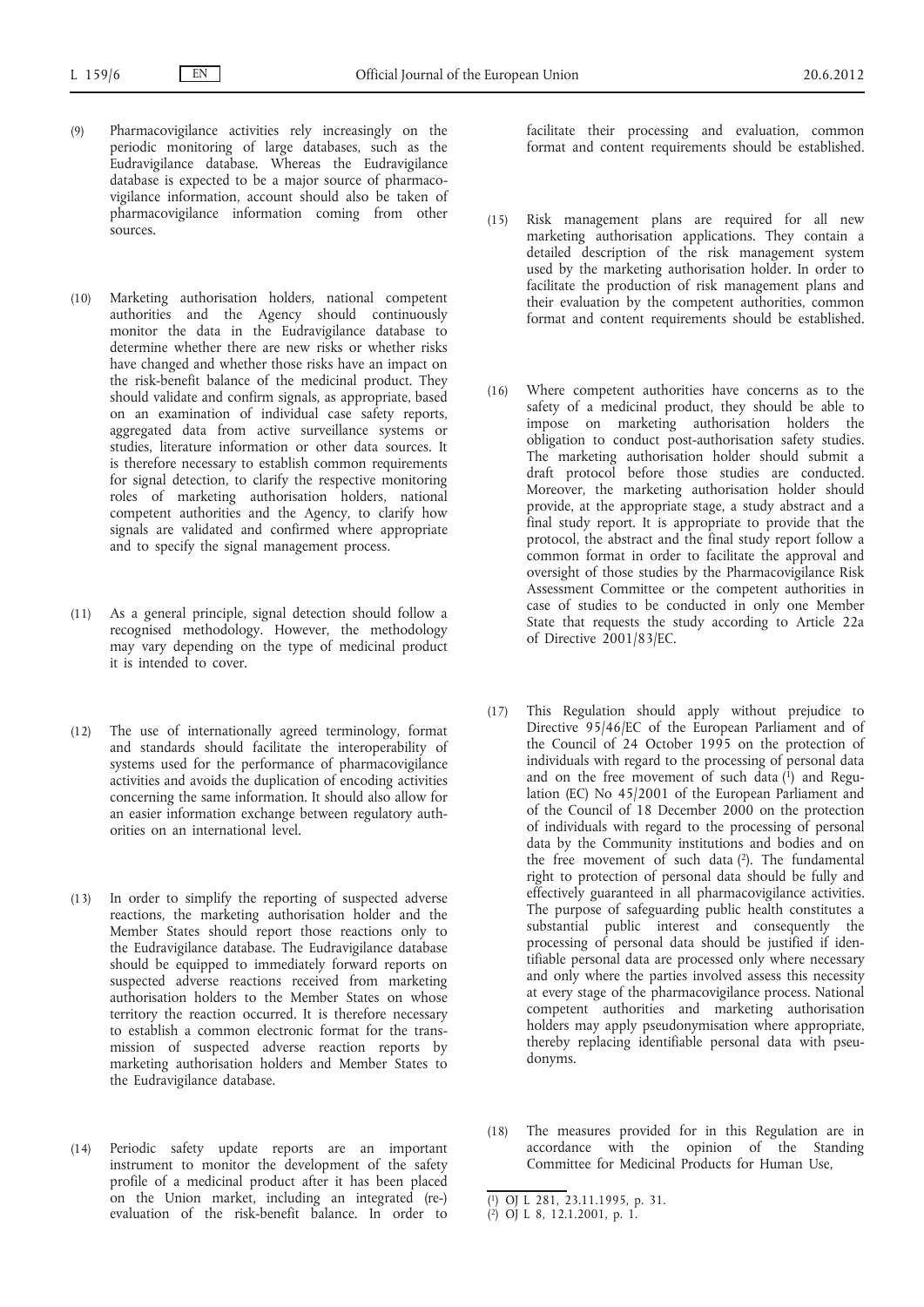HAS ADOPTED THIS REGULATION:

## *CHAPTER I*

## *Pharmacovigilance system master file*

#### *Article 1*

## **Structure of the pharmacovigilance system master file**

The information in the pharmacovigilance system master file shall be accurate and reflect the pharmacovigilance system in place.

2. The marketing authorisation holder may, where appropriate, use separate pharmacovigilance systems for different categories of medicinal products. Each such system shall be described in a separate pharmacovigilance system master file.

All medicinal products for which the marketing authorisation holder obtained a marketing authorisation in accordance with Directive 2001/83/EC or Regulation (EC) No 726/2004 shall be covered by a pharmacovigilance system master file.

## *Article 2*

## **Content of the pharmacovigilance system master file**

The pharmacovigilance system master file shall contain at least all of the following elements:

- (1) the following information relating to the qualified person responsible for pharmacovigilance:
	- (a) a description of the responsibilities demonstrating that the qualified person responsible for pharmacovigilance has sufficient authority over the pharmacovigilance system in order to promote, maintain and improve compliance with pharmacovigilance tasks and responsibilities;
	- (b) a summary curriculum vitae of the qualified person responsible for pharmacovigilance, including proof of registration with the Eudravigilance database;
	- (c) contact details of the qualified person responsible for pharmacovigilance;
	- (d) details of back-up arrangements to apply in the absence of the qualified person responsible for pharmacovigilance;
	- (e) responsibilities of the contact person for pharmacovigilance issues where such a person has been nominated at national level in accordance with Article 104(4) of Directive 2001/83/EC, including contact details;
- (2) a description of the organisational structure of the marketing authorisation holder, including the list of the site(s) where the following pharmacovigilance activities are undertaken: individual case safety report collection, evaluation, safety database case entry, periodic safety update

report production, signal detection and analysis, risk management plan management, pre- and post-authorisation study management, and management of safety variations to the terms of a marketing authorisation;

- (3) a description of the location of, functionality of and operational responsibility for computerised systems and databases used to receive, collate, record and report safety information and an assessment of their fitness for purpose;
- (4) a description of data handling and recording and of the process used for each of the following pharmacovigilance activities:
	- (a) the continuous monitoring of the risk-benefit balance of the medicinal product(s), the result of that monitoring and the decision-making process for taking appropriate measures;
	- (b) operation of the risk management system(s) and of the monitoring of the outcome of risk minimisation measures;
	- (c) collection, assessment and reporting of individual case safety reports;
	- (d) drafting and submission of periodic safety update reports;
	- (e) procedures for communicating safety concerns and safety variations to the summary of product characteristics and package leaflet to healthcare professionals and the general public;
- (5) a description of the quality system for the performance of pharmacovigilance activities, including all of the following elements:
	- (a) a description of the management of human resources referred to in Article 10 containing the following elements: a description of the organisational structure for the performance of pharmacovigilance activities with a reference to the location of qualification records of the personnel; a summary description of the training concept, including a reference to the location of training files; instructions on critical processes;
	- (b) a description of the record management system referred to in Article 12, including the location of the documents used for pharmacovigilance activities;
	- (c) a description of the system for monitoring the performance of the pharmacovigilance system and for the compliance with Article 11;
- (6) where applicable, a description of the activities and/or services subcontracted by the marketing authorisation holder in accordance with Article 6(1).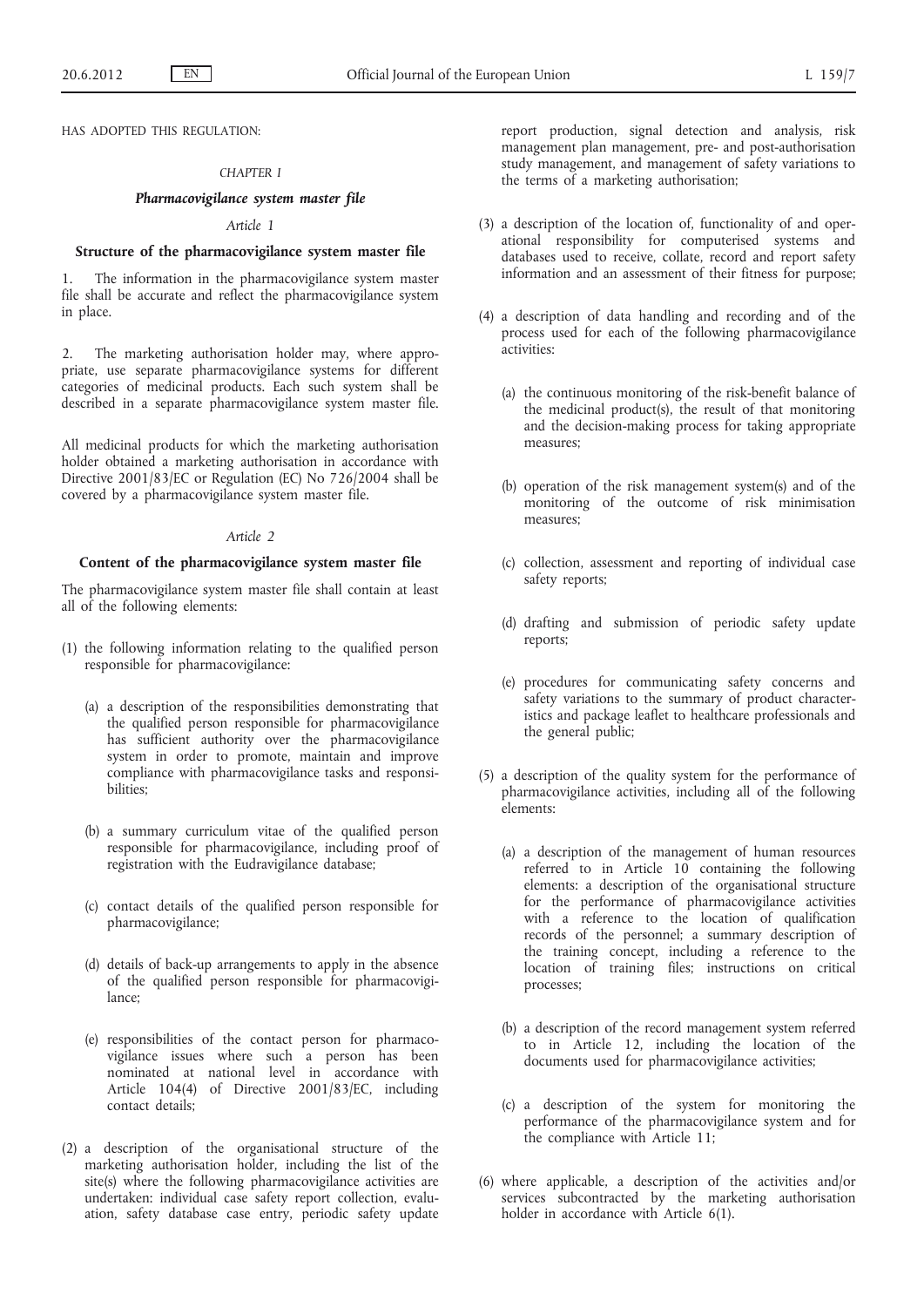## *Article 3*

## **Content of the Annex to the pharmacovigilance system master file**

The pharmacovigilance system master file shall have an Annex containing the following documents:

- (1) a list of medicinal products covered by the pharmacovigilance system master file, including the name of the medicinal product, the international non-proprietary name (INN) of the active substance(s), and the Member State(s) in which the authorisation is valid;
- (2) a list of written policies and procedures for the purpose of complying with Article 11(1);
- (3) the list of subcontracts referred to in Article 6(2);
- (4) a list of the tasks that have been delegated by the qualified person for pharmacovigilance;
- (5) a list of all scheduled and completed audits;
- (6) where applicable, a list of the performance indicators referred to in Article 9;
- (7) where applicable, a list of other pharmacovigilance system master files held by the same marketing authorisation holder;
- (8) a logbook containing the information referred to in Article 5(4).

# *Article 4*

## **Maintenance**

1. The marketing authorisation holder shall keep the pharmacovigilance system master file up to date and, where necessary, revise it to take account of experience gained, of technical and scientific progress and of amendments to Directive 2001/83/EC and Regulation (EC) No 726/2004.

2. The pharmacovigilance system master file and its Annex shall be subject to version control and shall indicate the date when it was last updated by the marketing authorisation holder.

3. Any deviations from the pharmacovigilance procedures, their impact and their management shall be documented in the pharmacovigilance system master file until resolved.

4. Without prejudice to the requirements set out in Commission Regulation (EC) No 1234/2008 of 24 November 2008 concerning the examination of variations to the terms of marketing authorisations for medicinal products for human use and veterinary medicinal products (1), the marketing authorisation holder shall notify immediately the Agency of any change in the location of the pharmacovigilance system master file or changes to the contact details and name of the qualified person responsible for pharmacovigilance. The Agency shall update the Eudravigilance database referred to in Article 24(1) of Regulation (EC) No 726/2004 and, where necessary, the European medicines web-portal referred to in Article 26(1) of Regulation (EC) No 726/2004 accordingly.

## *Article 5*

## **Form of the documents contained in the pharmacovigilance system master file**

1. Pharmacovigilance system master file documents shall be complete and legible. Where appropriate, information may be provided in the form of charts or flow diagrams. All documents shall be indexed and archived so as to ensure their accurate and ready retrieval throughout the period for record-keeping.

2. The particulars and documents of the pharmacovigilance system master file may be presented in modules in accordance with the system delineated in detail in the guidance on good pharmacovigilance practices.

3. The pharmacovigilance system master file may be stored in electronic form provided that the media used for storage remain readable over time and a clearly arranged printed copy can be made available for audits and inspections.

4. The marketing authorisation holder shall record in the logbook referred to in point 8 of Article 3 any alteration of the content of the pharmacovigilance system master file made within the last five years, with the exception of the information referred to in point 1(b) to (e) of Article 2 and in Article 3. The marketing authorisation holder shall indicate in the logbook the date, the person responsible for the alteration and, where appropriate, the reason for the alteration.

#### *Article 6*

## **Subcontracting**

The marketing authorisation holder may subcontract certain activities of the pharmacovigilance system to third parties. It shall nevertheless retain full responsibility for the completeness and accuracy of the pharmacovigilance system master file.

2. The marketing authorisation holder shall draw up a list of its existing subcontracts between it and the third parties referred to in paragraph 1, specifying the product(s) and territory(ies) concerned.

## *Article 7*

## **Availability and location of the pharmacovigilance system master file**

The pharmacovigilance system master file shall be located either at the site in the Union where the main pharmacovigilance activities of the marketing authorisation holder are

<sup>(</sup> 1) OJ L 334, 24.11.2008, p. 7.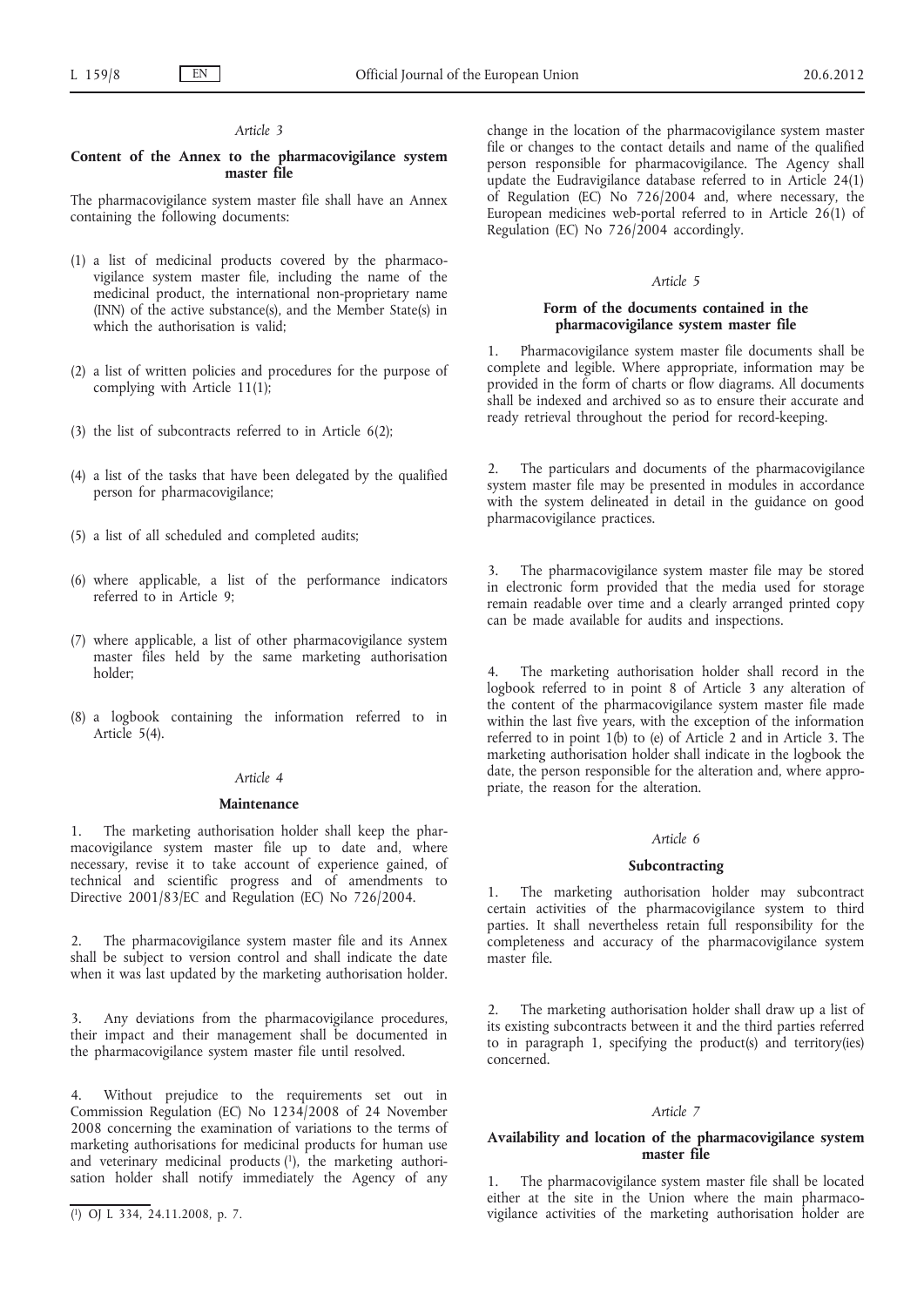performed or at the site in the Union where the qualified person responsible for pharmacovigilance operates.

2. The marketing authorisation holder shall ensure that the qualified person for pharmacovigilance has permanent access to the pharmacovigilance system master file.

3. The pharmacovigilance system master file shall be permanently and immediately available for inspection at the site where it is kept.

Where the pharmacovigilance system master file is kept in electronic form in accordance with Article 5(3), it is sufficient for the purposes of this Article that the data stored in electronic form is directly available at the site where the pharmacovigilance system master file is kept.

4. For the purposes of Article 23(4) of Directive 2001/83/EC, the national competent authority may limit its request to specific parts or modules of the pharmacovigilance system master file and the marketing authorisation holder shall bear the costs of submitting the copy of the pharmacovigilance system master file.

5. The national competent authority and the Agency may request the marketing authorisation holder to submit a copy of the logbook referred to in point 8 of Article 3 at regular intervals.

#### *CHAPTER II*

# *Minimum requirements for the quality systems for the performance of pharmacovigilance activities*

## Section 1

# **G e n e r a l p r o v i s i o n s**

## *Article 8*

## **Quality system**

1. Marketing authorisation holders, the national competent authorities and the Agency shall establish and use a quality system that is adequate and effective for the performance of their pharmacovigilance activities.

The quality system shall cover organisational structure, responsibilities, procedures, processes and resources, appropriate resource management, compliance management and record management.

3. The quality system shall be based on all of the following activities:

- (a) quality planning: establishing structures and planning integrated and consistent processes;
- (b) quality adherence: carrying out tasks and responsibilities in accordance with quality requirements;
- (c) quality control and assurance: monitoring and evaluating how effectively the structures and processes have been established and how effectively the processes are being carried out;

(d) quality improvements: correcting and improving the structures and processes where necessary.

4. All elements, requirements and provisions adopted for the quality system shall be documented in a systematic and orderly manner in the form of written policies and procedures, such as quality plans, quality manuals and quality records.

5. All persons involved in the procedures and processes of the quality systems established by the national competent authorities and the Agency for the performance of pharmacovigilance activities shall be responsible for the good functioning of those quality systems and shall ensure a systematic approach towards quality and towards the implementation and maintenance of the quality system.

## *Article 9*

#### **Performance indicators**

1. The marketing authorisation holder, national competent authorities and the Agency may use performance indicators to continuously monitor the good performance of pharmacovigilance activities.

2. The Agency may publish a list of performance indicators on the basis of a recommendation of the Pharmacovigilance Risk Assessment Committee.

## Section 2

## **Minimum requirements for the quality** systems for the performance of pharmacovigilance activities by marketing **a u t h o r i s a t i o n h o l d e r s**

## *Article 10*

#### **Management of human resources**

1. The marketing authorisation holder shall have sufficient competent and appropriately qualified and trained personnel available for the performance of pharmacovigilance activities.

For the purposes of the first subparagraph, the market authorisation holder shall ensure that the qualified person responsible for pharmacovigilance has acquired adequate theoretical and practical knowledge for the performance of pharmacovigilance activities. Where the qualified person has not completed basic medical training in accordance with Article 24 of Directive 2005/36/EC of the European Parliament and of the Council of 7 September 2005 on the recognition of professional qualifications (1), the market authorisation holder shall ensure that the qualified person responsible for pharmacovigilance is assisted by a medically trained person. This assistance shall be duly documented.

2. The duties of the managerial and supervisory staff, including the qualified person responsible for pharmacovigilance, shall be defined in job descriptions. Their hierarchical relationships shall be defined in an organisational chart. The

<sup>(</sup> 1) OJ L 255, 30.9.2005, p. 22.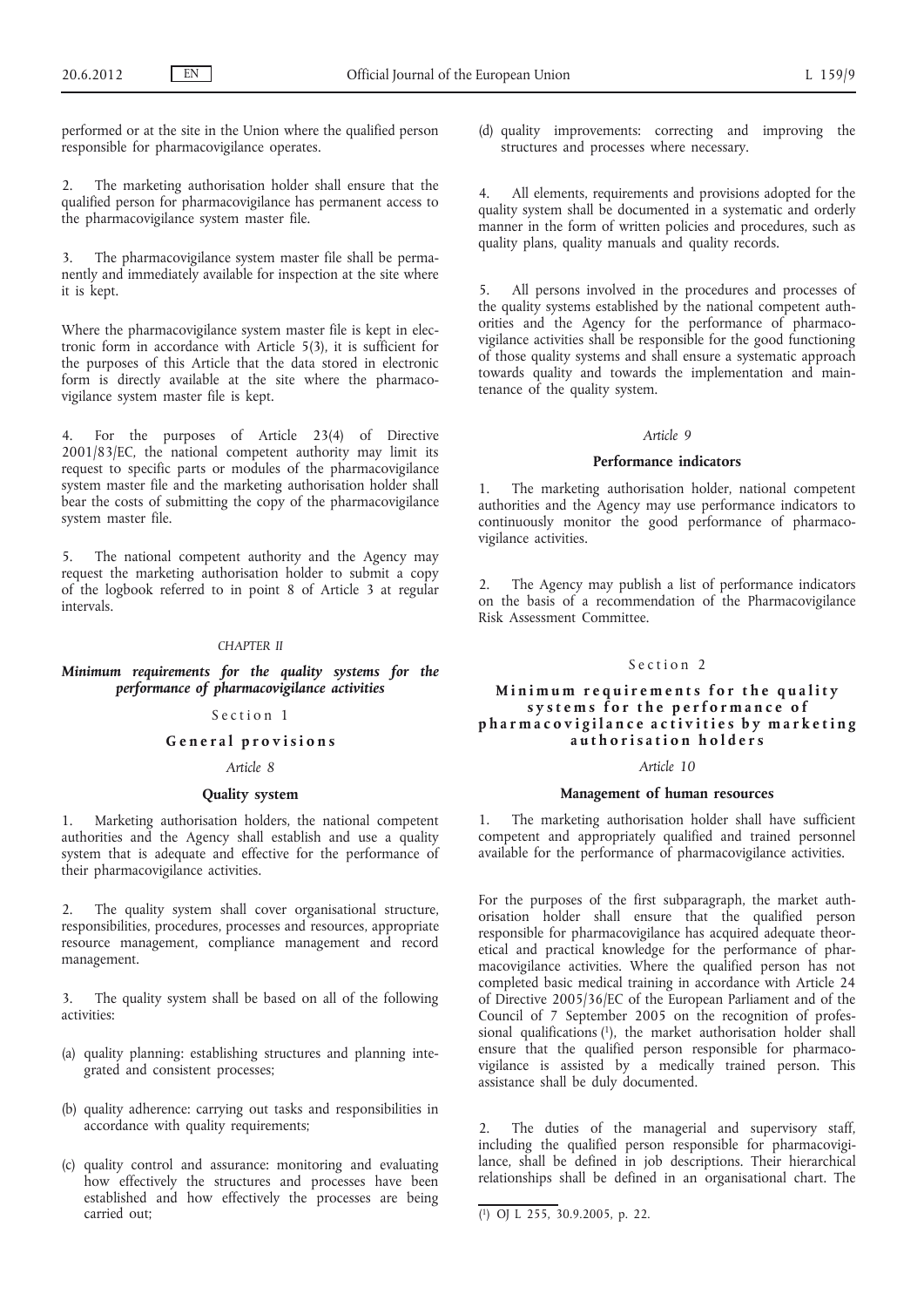marketing authorisation holder shall ensure that the qualified person responsible for pharmacovigilance has sufficient authority to influence the performance of the quality system and the pharmacovigilance activities of the marketing authorisation holder.

3. All personnel involved in the performance of pharmacovigilance activities shall receive initial and continued training in relation to their role and responsibilities. The marketing authorisation holder shall keep training plans and records for documenting, maintaining and developing the competences of personnel and make them available for audit or inspection.

The marketing authorisation holder shall provide appropriate instructions on the processes to be used in case of urgency, including business continuity.

## *Article 11*

# **Compliance management**

1. Specific quality system procedures and processes shall be in place in order to ensure the following:

- (a) the continuous monitoring of pharmacovigilance data, the examination of options for risk minimisation and prevention and appropriate measures are taken by the marketing authorisation holder;
- (b) the scientific evaluation by the marketing authorisation holder of all information on the risks of medicinal products, as referred to in the second subparagraph of Article 101(1) of Directive 2001/83/EC;
- (c) the submission of accurate and verifiable data on serious and non-serious adverse reactions to the Eudravigilance database within the time limits provided for in the first and second subparagraphs respectively of Article 107(3) of Directive 2001/83/EC;
- (d) the quality, integrity and completeness of the information submitted on the risks of medicinal products, including processes to avoid duplicate submissions and to validate signals in accordance with Article 21(2);
- (e) effective communication by the marketing authorisation holder with the national competent authorities and the Agency, including communication on new risks or changed risks, the pharmacovigilance system master file, risk management systems, risk minimisation measures, periodic safety update reports, corrective and preventive actions, and post-authorisation studies;
- (f) the update of product information by the marketing authorisation holder in the light of scientific knowledge, including the assessments and recommendations made public via the European medicines web-portal, and on the basis of a continuous monitoring by the marketing authorisation holder of information published on the European medicines web-portal;

(g) appropriate communication by the marketing authorisation holder of relevant safety information to healthcare professionals and patients.

2. Where a marketing authorisation holder has subcontracted some of its pharmacovigilance tasks, it shall retain responsibility for ensuring that an effective quality system is applied in relation to those tasks.

#### *Article 12*

# **Record management and data retention**

1. Marketing authorisation holders shall record all pharmacovigilance information and ensure that it is handled and stored so as to allow for accurate reporting, interpretation and verification of that information.

Marketing authorisation holders shall put in place a record management system for all documents used for pharmacovigilance activities that ensures the retrievability of those documents as well as the traceability of the measures taken to investigate safety concerns, of the timelines for those investigations and of decisions on safety concerns, including their date and the decision-making process.

Marketing authorisation holders shall establish mechanisms enabling the traceability and follow-up of adverse reaction reports.

Marketing authorisation holders shall arrange for the elements referred to in Article 2 to be kept for at least five years after the system as described in the pharmacovigilance system master file has been formally terminated by the marketing authorisation holder.

Pharmacovigilance data and documents relating to individual authorised medicinal products shall be retained as long as the product is authorised and for at least 10 years after the marketing authorisation has ceased to exist. However, the documents shall be retained for a longer period where Union law or national law so requires.

# *Article 13*

## **Audit**

1. Risk-based audits of the quality system shall be performed at regular intervals to ensure that the quality system complies with the quality system requirements set out in Articles 8, 10, 11 and 12 and to determine its effectiveness. Those audits shall be conducted by individuals who have no direct involvement in or responsibility for the matters or processes being audited.

2. Corrective action(s), including a follow-up audit of deficiencies, shall be taken where necessary. A report on the results of the audit shall be drawn up for each audit and follow-up audit. The audit report shall be sent to the management responsible for the matters audited. The dates and results of audits and follow-up audits shall be documented in accordance with the second subparagraph of Article 104(2) of Directive 2001/83/EC.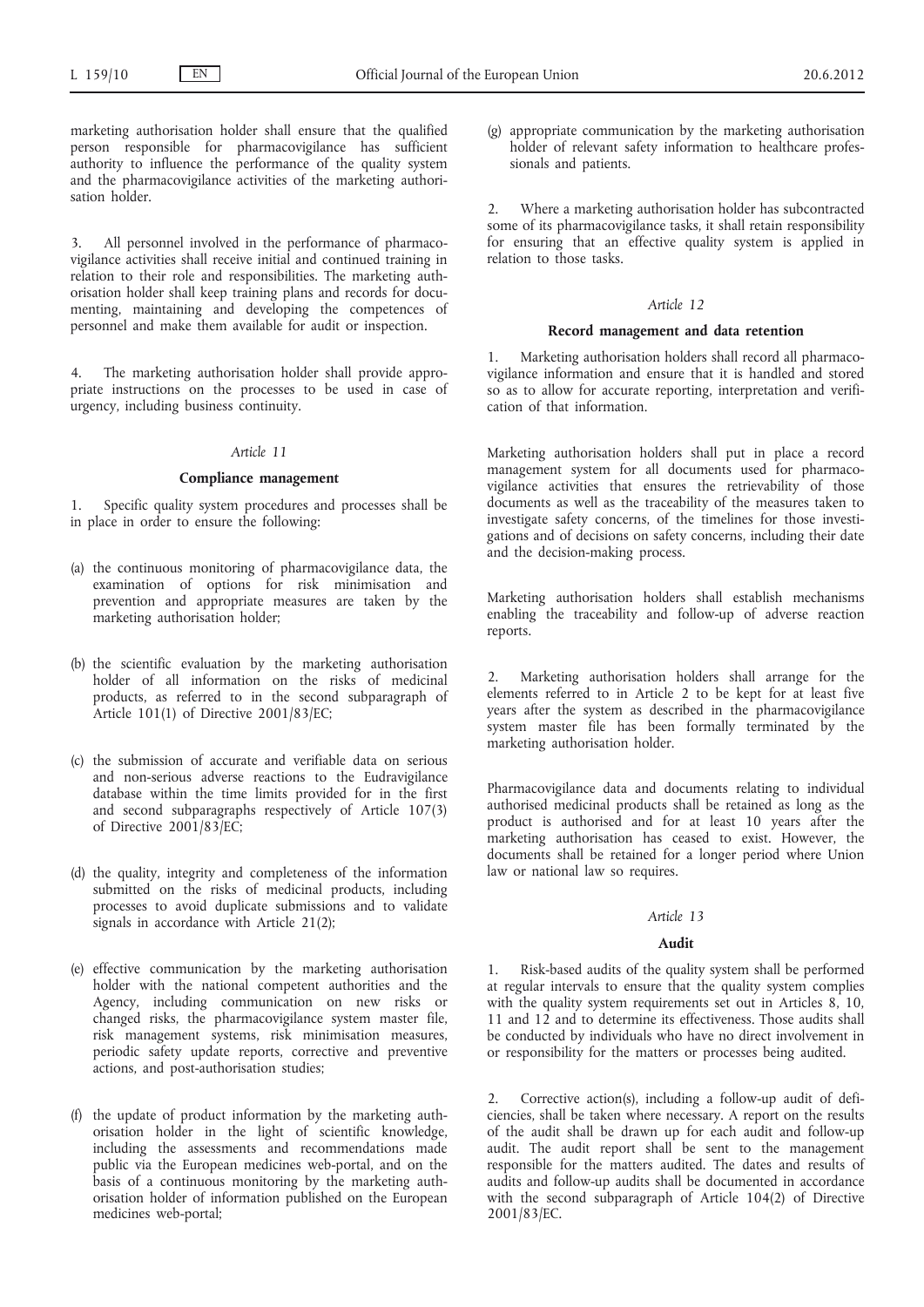## Section 3

# **Minimum requirements for the quality** systems for the performance of **p h a r m a c o v i g i l a n c e a c t i v i t i e s b y n a t i o n a l**  competent authorities and the Agency

## *Article 14*

#### **Management of human resources**

The national competent authorities and the Agency shall have sufficient competent and appropriately qualified and trained personnel available for the performance of pharmacovigilance activities.

The organisational structures and the distribution of tasks and responsibilities shall be clear and, to the extent necessary, accessible. Contact points shall be established.

2. All personnel involved in the performance of pharmacovigilance activities shall receive initial and continued training. The national competent authorities and the Agency shall keep training plans and records for documenting, maintaining and developing the competences of personnel and shall make them available for audit.

3. Appropriate instructions on the processes to be used in case of urgency, including business continuity, shall be provided by the national competent authorities and by the Agency to their personnel.

## *Article 15*

## **Compliance management**

1. The national competent authorities and the Agency shall establish specific procedures and processes in order to achieve all of the following objectives:

- (a) ensuring the evaluation of the quality, including completeness, of pharmacovigilance data submitted;
- (b) ensuring the assessment of pharmacovigilance data and its processing within the timelines provided by Directive 2001/83/EC and Regulation (EC) No 726/2004;
- (c) ensuring independence in the performance of pharmacovigilance activities;
- (d) ensuring effective communication among national competent authorities and between the national competent authorities and the Agency as well as with patients, healthcare professionals, marketing authorisation holders and the general public;
- (e) guaranteeing that the national competent authorities and the Agency inform each other and the Commission of their intention to make announcements relating to the safety of a medicinal product authorised in several Member States or an active substance contained in such a medicinal product in accordance with Article 106a of Directive 2001/83/EC;
- (f) conducting inspections, including pre-authorisation inspections.

2. In addition to the procedures referred to in paragraph 1, national competent authorities shall establish procedures for collecting and recording all suspected adverse reactions that occur in their territory.

3. The Agency shall establish procedures for the monitoring of medical literature in accordance with Article 27 of Regulation (EC) No 726/2004.

#### *Article 16*

#### **Record management and data retention**

1. The national competent authorities and the Agency shall record all pharmacovigilance information and ensure that it is handled and stored so as to allow for accurate reporting, interpretation and verification of that information.

They shall put in place a record management system for all documents used for pharmacovigilance activities that ensures the retrievability of those documents as well as the traceability of the measures taken to investigate safety concerns, of the timelines for those investigations and of decisions on safety concerns, including their date and the decision-making process.

2. The national competent authorities and the Agency shall arrange for the essential documents describing their pharmacovigilance system to be kept for at least five years after the system has been formally terminated.

Pharmacovigilance data and documents relating to individual authorised medicinal products shall be retained as long as the product is authorised and for at least 10 years after the marketing authorisation has expired. However, the documents shall be retained for a longer period where Union law or national law so requires.

#### *Article 17*

## **Audit**

1. Risk-based audits of the quality system shall be performed at regular intervals according to a common methodology to ensure that the quality system complies with the requirements set out in Articles 8, 14, 15 and 16 and to ensure its effectiveness.

2. Corrective action, including a follow-up audit of deficiencies, shall be taken where necessary. The audit report shall be sent to the management responsible for the matters audited. The dates and results of audits and follow-up audits shall be documented.

#### *CHAPTER III*

## *Minimum requirements for the monitoring of data in the Eudravigilance database*

# *Article 18*

#### **General requirements**

1. The Agency and national competent authorities shall cooperate in the monitoring of the data available in the Eudravigilance database.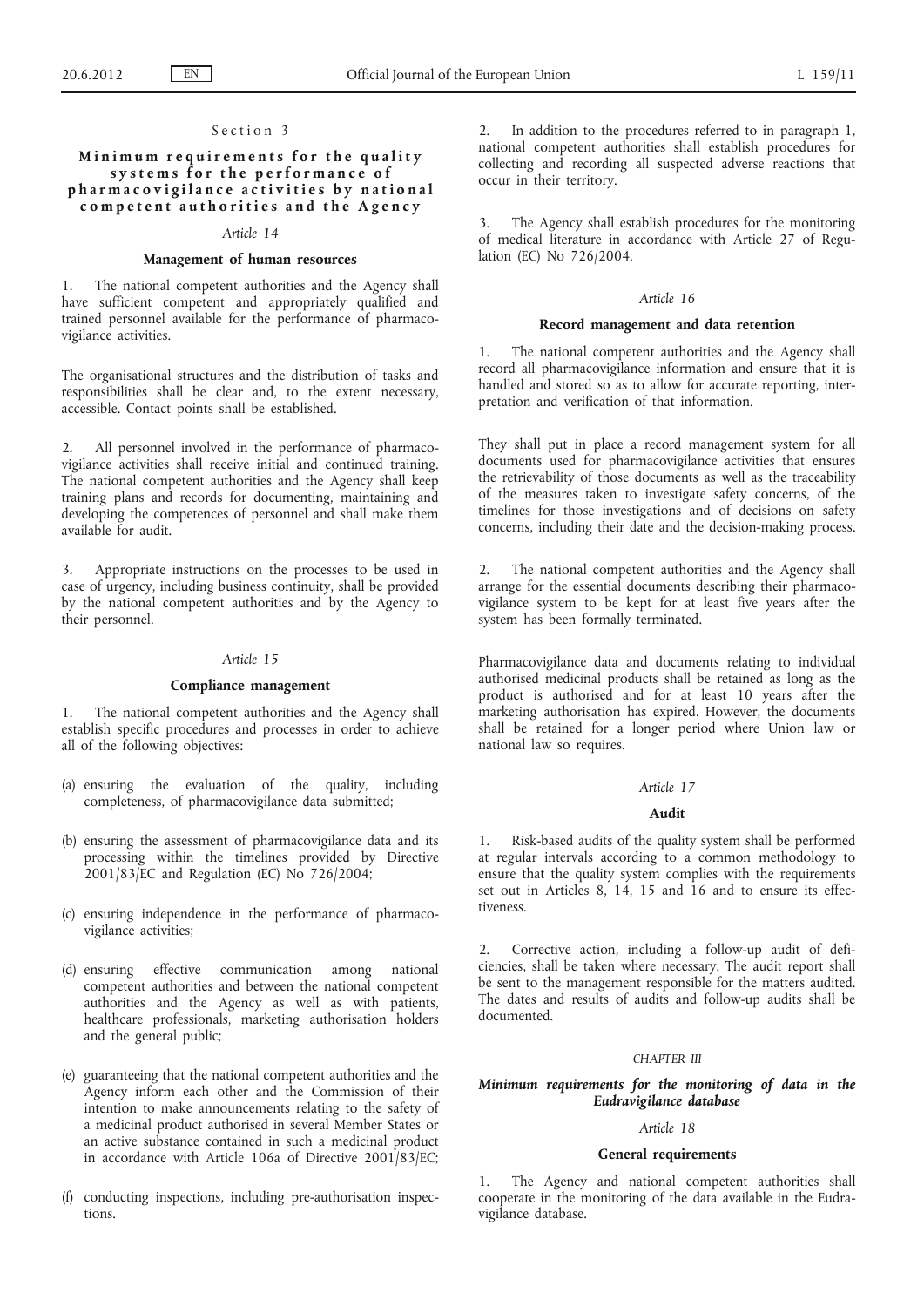2. Marketing authorisation holders shall monitor the data available in the Eudravigilance database to the extent that they have access to that database.

3. Marketing authorisation holders, the national competent authorities and the Agency shall ensure the continuous monitoring of the Eudravigilance database with a frequency proportionate to the identified risk, the potential risks and the need for additional information.

4. The competent authority of each Member State shall be responsible for monitoring the data originating in the territory of that Member State.

## *Article 19*

## **Identification of changed risks and new risks**

1. The identification of new risks or changed risks shall be based on the detection and analysis of the signals concerning a medicinal product or an active substance.

For the purposes of this chapter, 'signal' means information arising from one or multiple sources, including observations and experiments, which suggests a new potentially causal association, or a new aspect of a known association between an intervention and an event or set of related events, either adverse or beneficial, which is judged to be of sufficient likelihood to justify verificatory action.

For the purpose of monitoring data in the Eudravigilance database, only signals related to an adverse reaction shall be considered.

2. The detection of a signal shall be based on a multidisciplinary approach. Signal detection within the Eudravigilance database shall be complemented by statistical analysis, where appropriate. After consultation with the Pharmacovigilance Risk Assessment Committee, the Agency may publish a list of medical events that have to be taken into account for the detection of a signal.

## *Article 20*

## **Methodology for determining the evidentiary value of a signal**

1. National competent authorities, marketing authorisation holders and the Agency shall determine the evidentiary value of a signal by using a recognised methodology taking into account the clinical relevance, quantitative strength of the association, the consistency of the data, the exposure–response relationship, the biological plausibility, experimental findings, possible analogies and the nature and quality of the data.

2. Different types of factors may be taken into account for the prioritisation of signals, in particular whether the association or medicinal product is new, factors related to the strength of the association, factors related to the seriousness of the reaction involved and factors related to the documentation of reports to the Eudravigilance database.

3. The Pharmacovigilance Risk Assessment Committee shall regularly review the methodology(ies) used and publish recommendations, as appropriate.

## *Article 21*

## **Signal management process**

1. The signal management process shall include the following activities: signal detection, signal validation, signal confirmation, signal analysis and prioritisation, signal assessment, and recommendation for action.

For the purposes of this Article, 'signal validation' means the process of evaluating the data supporting the detected signal in order to verify that the available documentation contains sufficient evidence demonstrating the existence of a new potentially causal association, or a new aspect of a known association, and therefore justifies further analysis of the signal.

2. Where a marketing authorisation holder detects a new signal when monitoring the Eudravigilance database, it shall validate it and shall forthwith inform the Agency and national competent authorities.

3. Where it is considered that a validated signal requires further analysis, it shall be confirmed as soon as possible and no later than 30 days from its receipt as follows:

- (a) where the signal concerns a product authorised in accordance with Directive 2001/83/EC, it shall be confirmed by the competent authority of a Member State in which the medicinal product is marketed or of any lead Member State or co-leader appointed in accordance with Article 22(1);
- (b) where the signal concerns a product authorised in accordance with Regulation (EC) No  $726/2004$ , it shall be confirmed by the Agency in collaboration with the Member States.

When analysing the validated signal, national competent authorities and the Agency may take into account other information available on the medicinal product.

Where the validity of the signal is not confirmed, special attention shall be paid to non-confirmed signals concerning a medicinal product where those signals are subsequently followed by new signals concerning the same medicinal product.

4. Without prejudice to paragraphs 2 and 3, national competent authorities and the Agency shall validate and confirm any signal that they have detected during their continuous monitoring of the Eudravigilance database.

5. Any confirmed signal shall be entered in the tracking system administered by the Agency and shall be transmitted to the Pharmacovigilance Risk Assessment Committee for the initial analysis and prioritisation of signals in accordance with Article 107h(2) of Directive 2001/83/EC and Article 28a(2) of Regulation (EC) No 726/2004.

6. The Agency shall inform forthwith the marketing authorisation holder(s) concerned of the conclusions of the Pharmacovigilance Risk Assessment Committee of the assessment of any confirmed signal.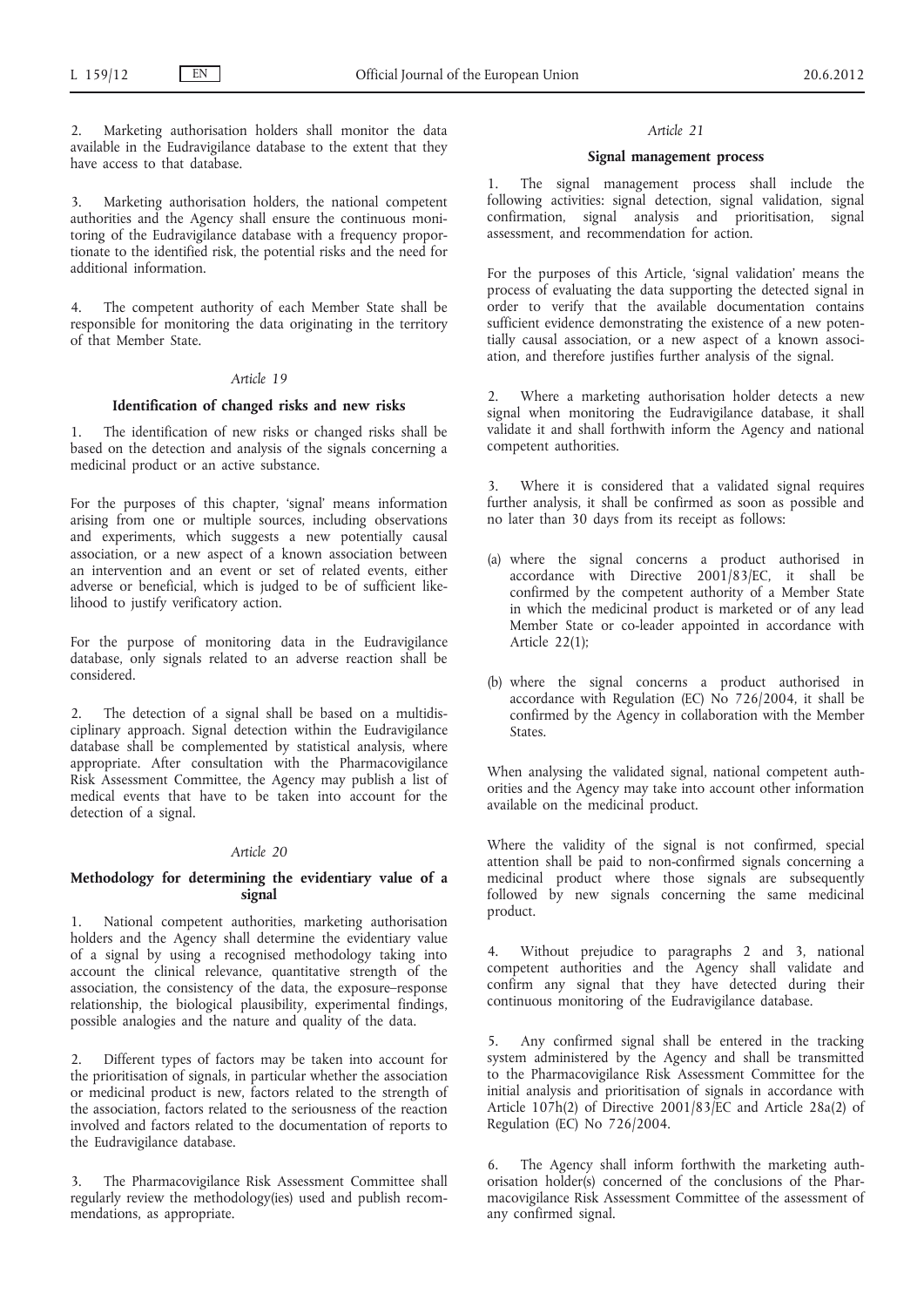## *Article 22*

## **Worksharing for signal management**

1. For medicinal products authorised in accordance with Directive 2001/83/EC in more than one Member State and for active substances contained in several medicinal products where at least one marketing authorisation has been granted in accordance with Directive 2001/83/EC, Member States may agree within the coordination group provided for by Article 27 of Directive 2001/83/EC to appoint a lead Member State and, where appropriate, a co-leader. Any such appointment shall be reviewed at least every four years.

The lead Member State shall monitor the Eudravigilance database and shall validate and confirm signals in accordance with Article 21(3) and (4) on behalf of the other Member States. The Member State appointed as co-leader shall assist the lead Member State in the fulfilment of its tasks.

2. When appointing a lead Member State and as appropriate a co-leader, the coordination group may take into account whether any Member State is acting as reference Member State in accordance with Article 28(1) of Directive 2001/83/EC or as a rapporteur for the assessment of periodic safety update reports in accordance with Article 107e of that Directive.

3. The Agency shall publish on the European medicines webportal a list of the active substances that are subject to worksharing in accordance with this Article and the lead Member State and co-leader appointed for monitoring those substances in the Eudravigilance database.

4. Without prejudice to paragraph 1, all Member States shall remain responsible for monitoring the data in the Eudravigilance database in accordance with Article 107h(1)(c) and Article 107h(3) of Directive 2001/83/EC.

5. For medicinal products authorised in accordance with Regulation (EC) No 726/2004, the Agency shall be assisted in the monitoring of data in the Eudravigilance database by the rapporteur appointed by the Pharmacovigilance Risk Assessment Committee in accordance with Article 62(1) of Regulation (EC) No 726/2004.

## *Article 23*

#### **Signal detection support**

The Agency shall support the monitoring of the Eudravigilance database by providing national competent authorities with access to the following information:

- (a) data outputs and statistical reports allowing a review of all adverse reactions reported to the Eudravigilance database in relation to an active substance or a medicinal product;
- (b) customised queries supporting the evaluation of individual case safety reports and case series;

(c) customised grouping and stratification of data enabling the identification of patient groups with a higher risk of occurrence of adverse reactions or with a risk of a more severe adverse reaction;

(d) statistical signal detection methods.

The Agency shall also ensure appropriate support for the monitoring of the Eudravigilance database by marketing authorisation holders.

## *Article 24*

## **Signal detection audit trail**

The national competent authorities and the Agency shall keep an audit trail of their signal detection activities conducted in the Eudravigilance database and of the relevant queries and their results.

2. The audit trail shall allow traceability of how signals have been detected and of how validated and confirmed signals have been assessed.

#### *CHAPTER IV*

## *Use of terminology, formats and standards*

# *Article 25*

## **Use of internationally agreed terminology**

1. For the classification, retrieval, presentation, risk-benefit evaluation and assessment, electronic exchange and communication of pharmacovigilance and medicinal product information, Member States, marketing authorisation holders and the Agency shall apply the following terminology:

- (a) the Medical Dictionary for Regulatory Activities (MedDRA) as developed by the International Conference on Harmonisation of Technical Requirements for Registration of Pharmaceuticals for Human Use (ICH), multidisciplinary topic M1;
- (b) the lists of Standard Terms published by the European Pharmacopoeia Commission;
- (c) the terminology set out in EN ISO 11615:2012, Health Informatics, Identification of Medicinal Products (IDMP) standard, 'Data elements and structures for unique identification and exchange of regulated medicinal product information' (ISO/FDIS 11615:2012);
- (d) the terminology set out in EN ISO 11616:2012 Health Informatics, Identification of Medicinal Products (IDMP) standard, 'Data elements and structures for unique identification and exchange of regulated pharmaceutical product information' (ISO/FDIS 11616:2012);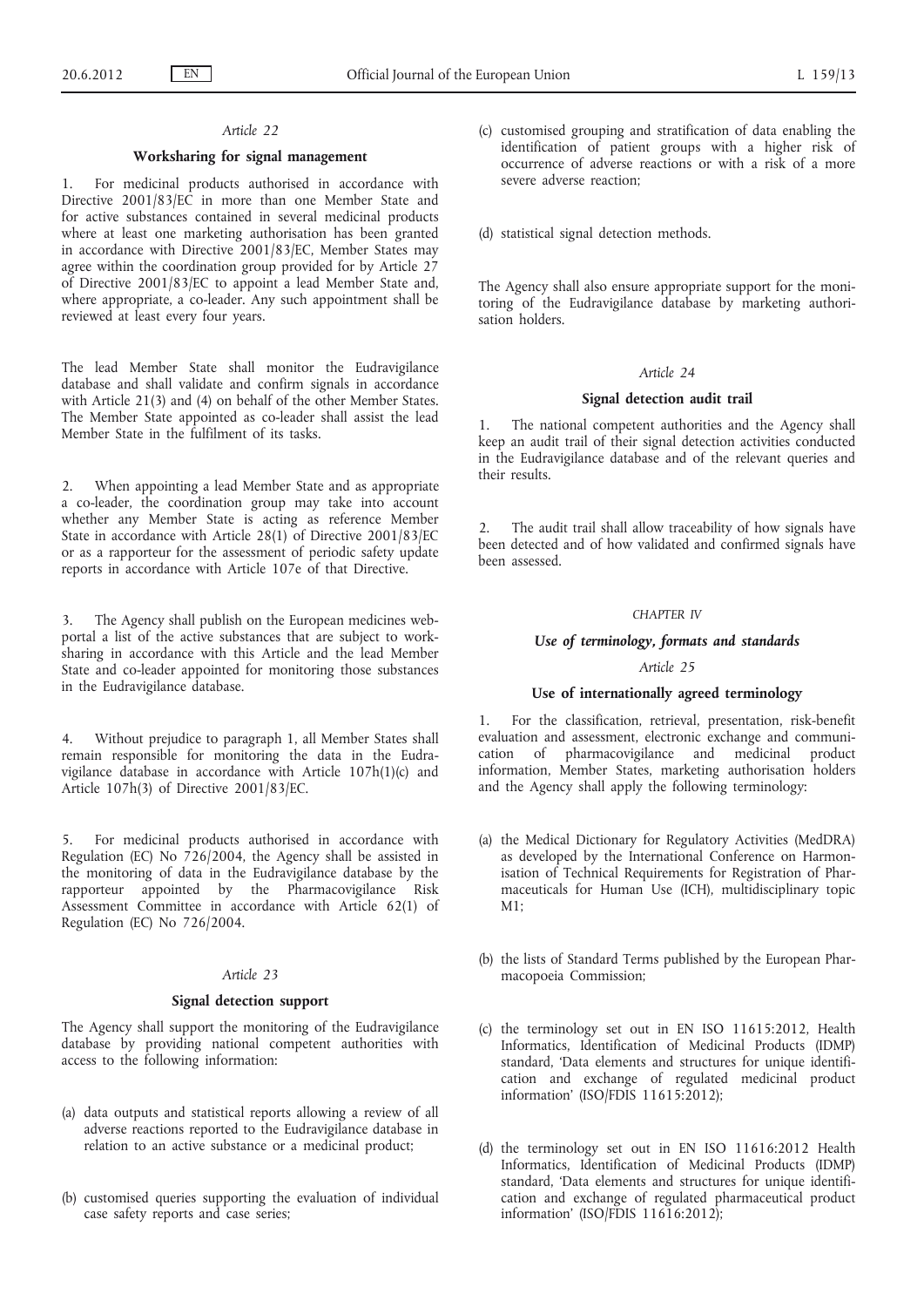- (e) the terminology set out in EN ISO 11238:2012 Health Informatics, Identification of Medicinal Products (IDMP) standard, 'Data elements and structures for unique identification and exchange of regulated information on substances' (ISO/FDIS 11238:2012);
- (f) the terminology set out in EN ISO 11239:2012 Health Informatics, Identification of Medicinal Products (IDMP) standard, 'Data elements and structures for unique identification and exchange of regulated information on pharmaceutical dose forms, units of presentation and routes of administration' (ISO/FDIS 11239:2012);
- (g) the terminology set out in EN ISO 11240:2012 Health Informatics, Identification of Medicinal Products (IDMP) standard, 'Data elements and structures for unique identification and exchange of units of measurement' (ISO/FDIS 11240:2012).

2. Member States, national competent authorities or marketing authorisation holders shall request the International Conference on Harmonisation of Technical Requirements for Registration of Pharmaceuticals for Human Use, the European Pharmacopoeia Commission, the European Committee for Standardisation or the International Organisation for Standardisation to add a new term to the terminology referred to in paragraph 1, where necessary. In such a case, they shall inform the Agency accordingly.

Member States, marketing authorisation holders and the Agency shall monitor the use of the terminology referred to in paragraph 1 either systematically or by regular random evaluation.

## *Article 26*

## **Use of internationally agreed formats and standards**

1. For the description, retrieval, presentation, risk-benefit evaluation and assessment, electronic exchange and communication of pharmacovigilance and medicinal product information, national competent authorities, marketing authorisation holders and the Agency shall apply the following formats and standards:

(a) the Extended Eudravigilance Medicinal Product Report Message (XEVPRM), which is the format for the electronic submission of information on all medicinal products for human use authorised in the Union in accordance with the second subparagraph of Article 57(2) of Regulation (EC) No 726/2004, as published by the Agency;

- (b) ICH E2B(R2) 'Maintenance of the ICH guideline on clinical safety data management: data elements for transmission of Individual Case Safety Reports';
- (c) ICH M2 standard 'Electronic Transmission of Individual Case Safety Reports Message Specification'.

2. For the purpose of paragraph 1 national competent authorities, marketing authorisation holders and the Agency may also apply the following formats and standards:

- (a) EN ISO 27953-2:2011 Health Informatics, Individual case safety reports (ICSRs) in pharmacovigilance - Part 2: Human pharmaceutical reporting requirements for ICSR (ISO 27953-2:2011);
- (b) EN ISO 11615:2012, Health Informatics, Identification of Medicinal Products (IDMP) standard, 'Data elements and structures for unique identification and exchange of regulated medicinal product information' (ISO/FDIS 11615:2012);
- (c) EN ISO 11616:2012, Health Informatics, Identification of Medicinal Products (IDMP) standard 'Data elements and structures for unique identification and exchange of regulated pharmaceutical product information' (ISO/FDIS 11616:2012);
- (d) EN ISO 11238:2012, Health Informatics, Identification of Medicinal Products (IDMP) standard, 'Data elements and structures for unique identification and exchange of regulated information on substances' (ISO/FDIS 11238:2012);
- (e) EN ISO 11239:2012, Health Informatics, Identification of Medicinal Products (IDMP) standard, 'Data elements and structures for unique identification and exchange of regulated information on pharmaceutical dose forms, units of presentation and routes of administration' (ISO/FDIS 11239:2012);
- (f) EN ISO 11240:2012, Health Informatics, Identification of Medicinal Products (IDMP) standard, 'Data elements and structures for unique identification and exchange of units of measurement' (ISO/FDIS 11240:2012).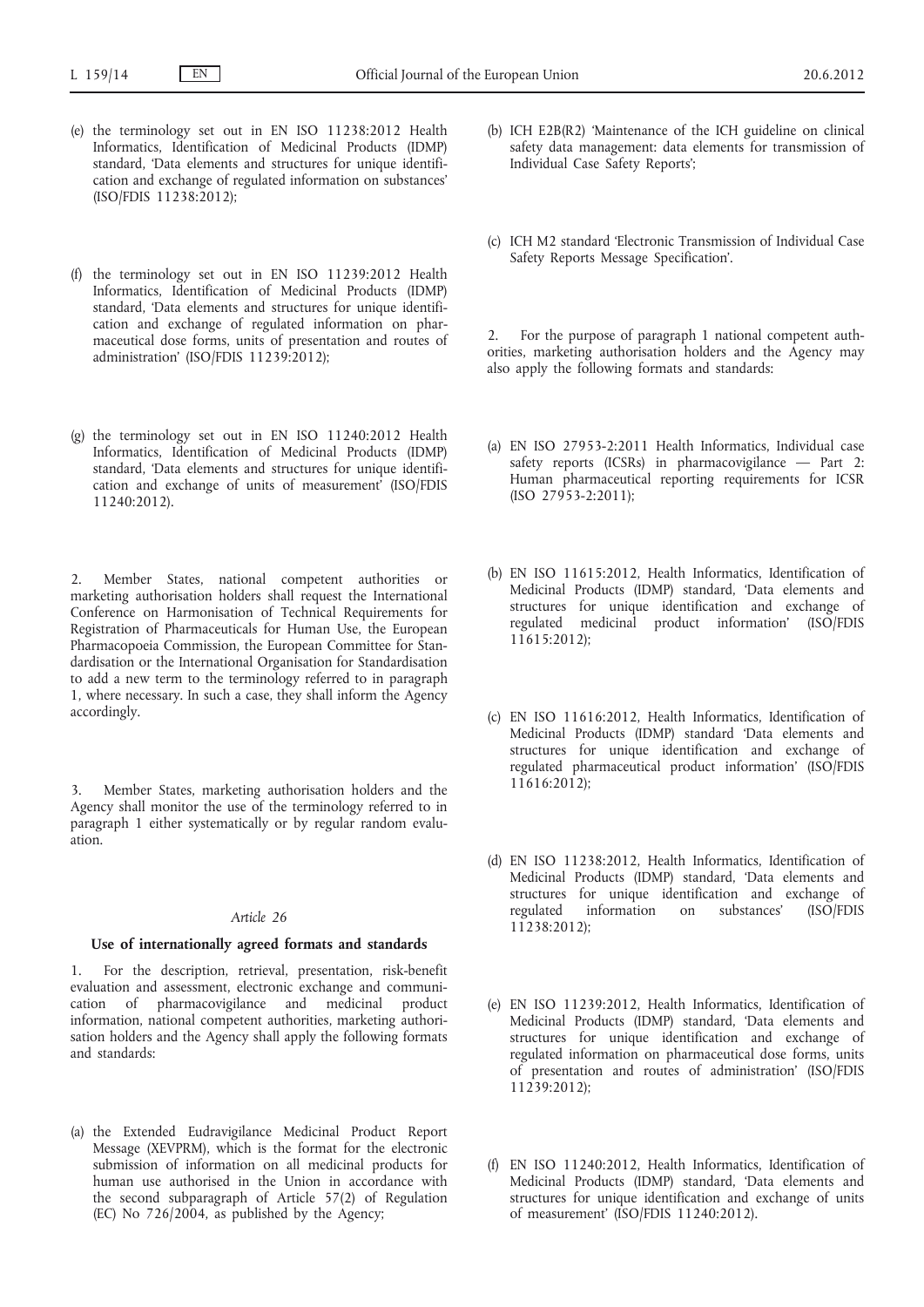## *CHAPTER V*

# *Transmission of reports of suspected adverse reactions*

# *Article 27*

# **Individual case safety reports**

Individual case safety reports shall be used for reporting to the Eudravigilance database suspected adverse reactions to a medicinal product that occur in a single patient at a specific point in time.

# *Article 28*

## **Content of the individual case safety report**

1. Member States and marketing authorisation holders shall ensure that individual case safety reports are as complete as possible and shall communicate the updates of those reports to the Eudravigilance database in an accurate and reliable manner.

In the case of expedited reporting, the individual case safety report shall include at least an identifiable reporter, an identifiable patient, one suspected adverse reaction and the medicinal product(s) concerned.

2. Member States and marketing authorisation holders shall record the details necessary for obtaining follow-up information on individual case safety reports. The follow-up of reports shall be adequately documented.

When reporting suspected adverse reactions, Member States and marketing authorisation holders shall provide all available information on each individual case, including the following:

- (a) administrative information: report type, date and a worldwide unique case identification number as well as unique sender identification and sender type; the date on which the report was first received from the source and the date of receipt of the most recent information, using a precise date; other case identifiers and their sources, as well as references to additional available documents held by the sender of the individual case safety report, where applicable;
- (b) literature reference in accordance with the 'Vancouver style' as developed by the International Committee of Medical Journal Editors (1) for adverse reactions reported in the worldwide literature, including a comprehensive English summary of the article;
- (c) study type, study name and the sponsor's study number or study registration number for reports from studies not covered by Directive 2001/20/EC of the European Parliament and of the Council of 4 April 2001 on the approximation of the laws, regulations and administrative provisions of the Member States relating to the implemen-

tation of good clinical practice in the conduct of clinical trials on medicinal products for human use  $(2)$ ;

- (d) information on the primary source(s): information identifying the reporter, including Member State of residence and professional qualifications;
- (e) information identifying the patient (and parent in the case of a parent-child report), including age at the time of the onset of the first reaction, age group, gestation period when reaction/event was observed in the foetus, weight, height or gender, last menstrual date and/or gestation period at time of exposure;
- (f) relevant medical history and concurrent conditions;
- (g) the name, as defined in Article 1(20) of Directive  $2001/83/EC$ , of the medicinal product(s) suspected to be related to the occurrence of the adverse reaction, including interacting medicinal products or, where the name is not known, the active substance(s) and any other characteristics that allow for the identification of the medicinal product(s), including the name of the marketing authorisation holder, marketing authorisation number, country of marketing authorisation, pharmaceutical form and (parent) route(s) of administration, indication(s) for use in the case, dose administered, start date and end date of administration, actions taken with the medicinal product(s), effect of the dechallenge and rechallenge for suspect medicinal products;
- (h) for biological medicinal product(s), the batch number(s);
- (i) concomitant medicinal products, identified in accordance with point (g), which are not suspected to be related to the occurrence of the adverse reaction and past-medical drug therapy for the patient (and for the parent), where applicable;
- information on the suspected adverse reaction(s): start date and end date of the suspected adverse reaction(s) or duration, seriousness, outcome of the suspected adverse reaction(s) at the time of last observation, time intervals between suspect medicinal product administration and start of adverse reaction, the original reporter's words or short phrases used to describe the reaction(s) and Member State or third-country of occurrence of the suspected adverse reaction;
- (k) results of tests and procedures relevant to the investigation of the patient;
- (l) date and reported cause of death, including autopsydetermined causes, in the event of death of the patient;
- (m) a case narrative, where possible, providing all relevant information for individual cases with the exception of non-serious adverse reactions;
- (n) reasons for nullifying or amending an individual case safety report.

<sup>(</sup> International Committee of Medical Journal Editors. Uniform requirements for manuscripts submitted to biomedical journals. N Engl J Med 1997; 336:309-15. (2) OJ L 121, 1.5.2001, p. 34.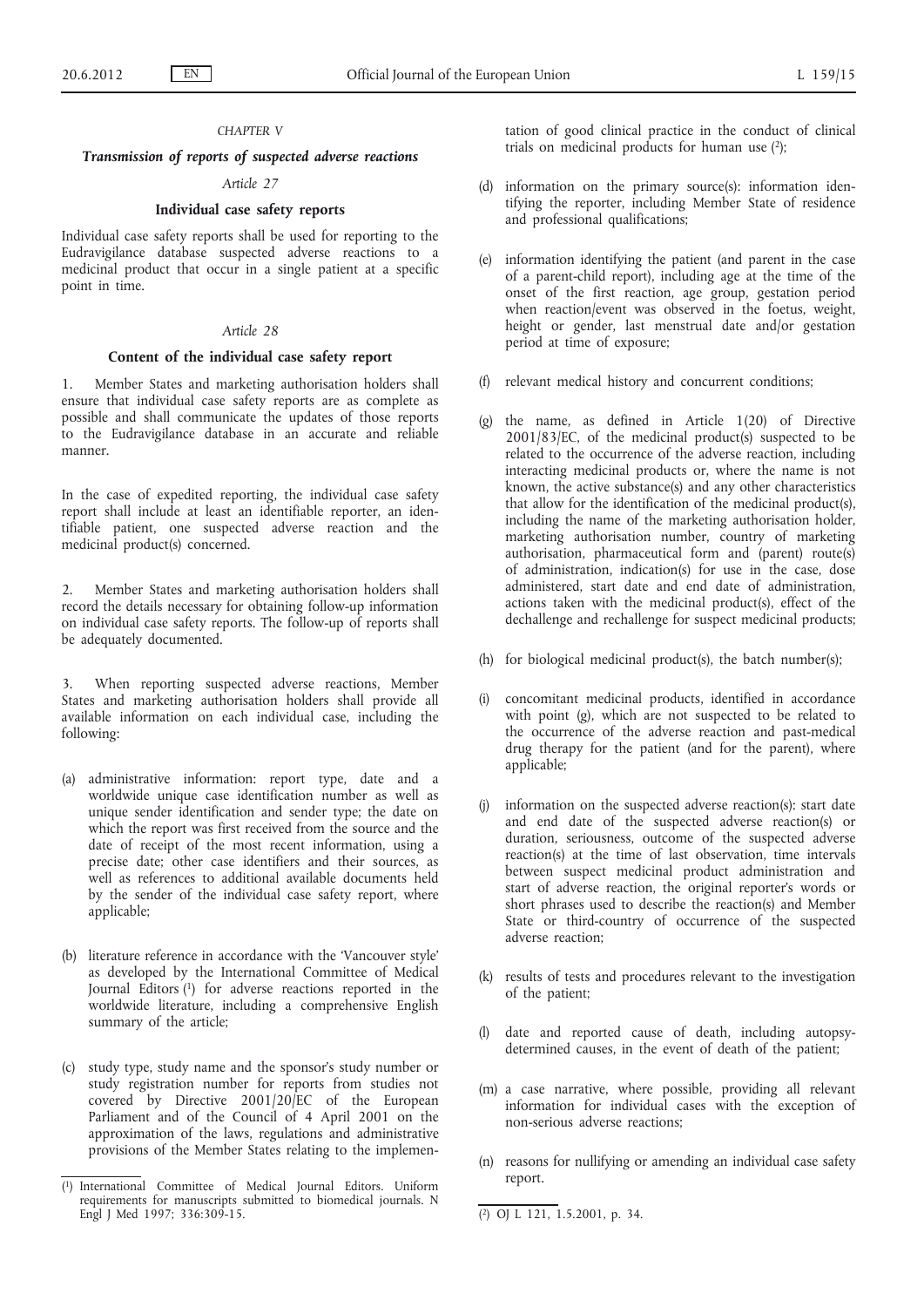For the purposes of point (b), upon request of the Agency, the marketing authorisation holder that transmitted the initial report shall provide a copy of the relevant article taking into account copyright restrictions, and a full translation of that article into English.

For the purposes of point (h), a follow-up procedure shall be in place to obtain the batch number where it is not indicated in the initial report.

For the purposes of point (m), the information shall be presented in a logical time sequence, in the chronology of the patient's experience including clinical course, therapeutic measures, outcome and follow-up information obtained; any relevant autopsy or post-mortem findings shall also be summarised in the narrative.

4. Where suspected adverse reactions are reported in narrative and textual descriptions in an official language of the Union other than English, the original verbatim text and a summary thereof in English shall be provided by the marketing authorisation holder.

Member States may report case narratives in their official language(s). For those reports, case translations shall be provided where requested by the Agency or other Member States for the evaluation of potential signals.

English shall be used for the reporting of suspected adverse reactions originating outside the Union.

#### *Article 29*

## **Format of electronic transmission of suspected adverse reactions**

Member States and marketing authorisation holders shall use the formats provided for in Article 26 and the terminology provided for in Article 25 for the electronic transmission of suspected adverse reactions.

## *CHAPTER VI*

## *Risk management plans*

## *Article 30*

## **Content of the risk management plan**

The risk management plan established by the marketing authorisation holder shall contain the following elements:

- (a) an identification or characterisation of the safety profile of the medicinal product(s) concerned;
- (b) an indication of how to characterise further the safety profile of the medicinal product(s) concerned;
- (c) a documentation of measures to prevent or minimise the risks associated with the medicinal product, including an assessment of the effectiveness of those interventions;
- (d) a documentation of post-authorisation obligations that have been imposed as a condition of the marketing authorisation.

2. Products containing the same active substance and belonging to the same marketing authorisation holder may be subject, where appropriate, to the same risk management plan.

3. Where a risk management plan refers to post-authorisation studies, it shall indicate whether those studies are initiated, managed or financed by the marketing authorisation holder voluntarily or pursuant to obligations imposed by the national competent authorities, the Agency or the Commission. All post-authorisation obligations shall be listed in the summary of the risk management plan together with a timeframe.

## *Article 31*

## **Summary of the risk management plan**

The summary of the risk management plan to be made publicly available in accordance with point (c) of Article 106 of Directive 2001/83/EC and Article  $2\dot{6}(1)(c)$  of Regulation (EC) No 726/2004 shall include key elements of the risk management plan with a specific focus on risk minimisation activities and, with regard to the safety specification of the medicinal product concerned, important information on potential and identified risks as well as missing information.

2. Where a risk management plan concerns more than one medicinal product, a separate summary of the risk management plan shall be provided for each medicinal product.

## *Article 32*

## **Updates of the risk management plan**

Where the marketing authorisation holder updates a risk management plan, it shall submit the updated risk management plan to the national competent authorities or the Agency as appropriate. After agreement with the national competent authorities or the Agency as appropriate, the marketing authorisation holder may submit only the modules concerned by the update. If necessary, the marketing authorisation holder shall provide the competent authorities or the Agency with an updated summary of the risk management plan.

Each submission of the risk management plan shall have a distinct version number and shall be dated.

## *Article 33*

#### **Format of the risk management plan**

The risk management plan shall be in the format set out in Annex I.

## *CHAPTER VII*

## *Periodic safety update reports*

# *Article 34*

## **Content of periodic safety update reports**

1. The periodic safety update report shall be based on all available data and shall focus on new information which has emerged since the data lock point of the last periodic safety update report.

2. The periodic safety update report shall provide an accurate estimate of the population exposed to the medicinal product, including all data relating to the volume of sales and volume of prescriptions. This estimate of exposure shall be accompanied by a qualitative and quantitative analysis of actual use, which shall indicate, where appropriate, how actual use differs from the indicated use based on all data available to the marketing authorisation holder, including the results of observational or drug utilisation studies.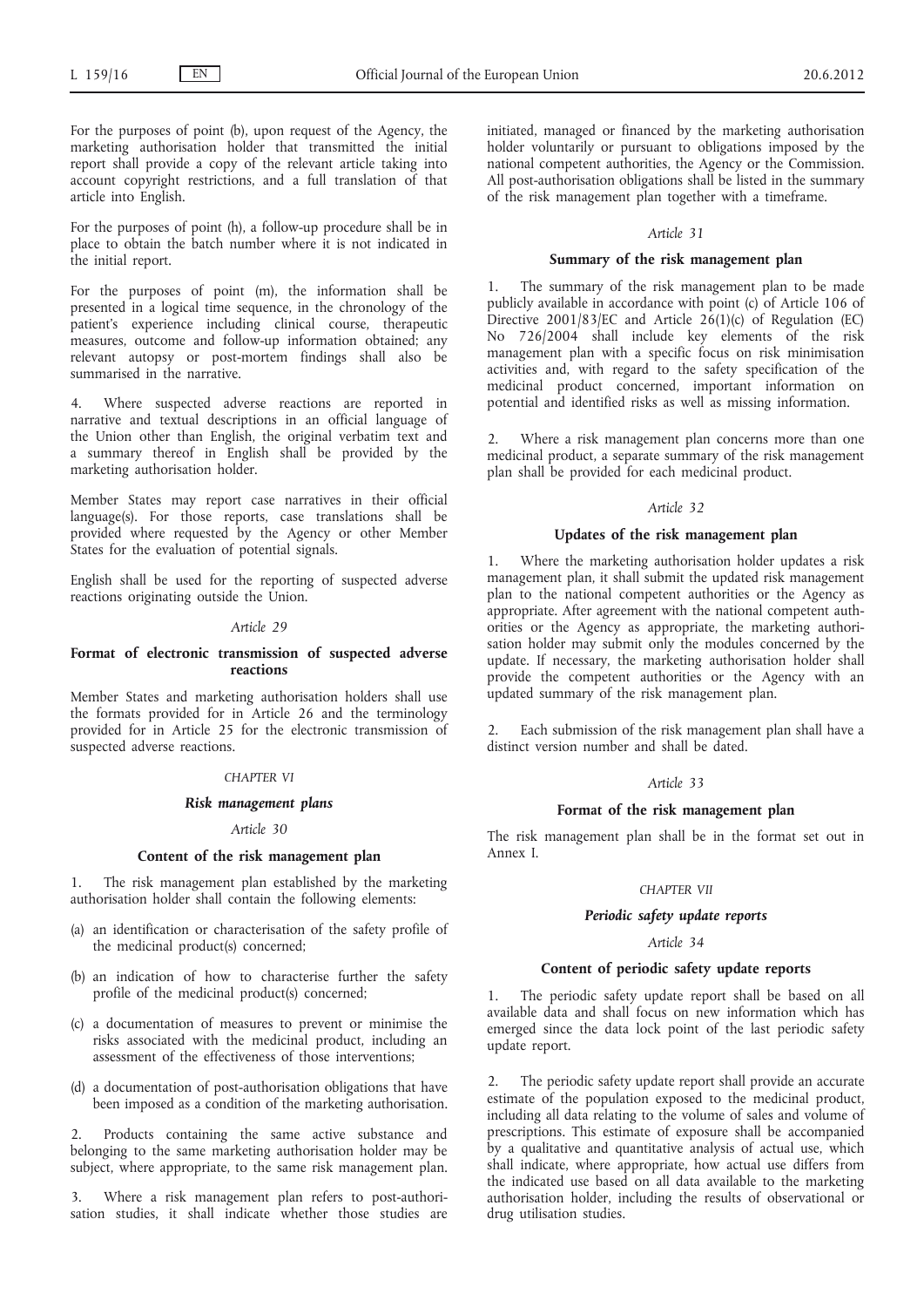The periodic safety update report shall contain the results of assessments of the effectiveness of risk minimisation activities relevant to the risk–benefit assessment.

4. Marketing authorisation holders shall not be required to include systematically detailed listings of individual cases, including case narratives, in the periodic safety update report. However, they shall provide case narratives in the relevant risk evaluation section of the periodic safety update report where integral to the scientific analysis of a signal or safety concern in the relevant risk evaluation section.

5. Based on the evaluation of the cumulative safety data and the risk-benefit analysis, the marketing authorisation holder shall draw conclusions in the periodic safety update report as to the need for changes and/or actions, including implications for the approved summary of product characteristics for the product(s) for which the periodic safety update report is submitted.

6. Unless otherwise specified in the list of Union reference dates and frequency of submission referred to in Article 107c of Directive  $2001/83/EC$  or agreed with the national competent authorities or the Agency, as appropriate, a single periodic safety update report shall be prepared for all medicinal products containing the same active substance and authorised for one marketing authorisation holder. The periodic safety update report shall cover all indications, routes of administration, dosage forms and dosing regimens, irrespective of whether authorised under different names and through separate procedures. Where relevant, data relating to a particular indication, dosage form, route of administration or dosing regimen shall be presented in a separate section of the periodic safety update report and any safety concerns shall be addressed accordingly.

7. Unless otherwise specified in the list of Union reference dates and frequency of submission referred to in Article 107c of Directive  $2001/83/EC$ , if the substance that is the subject of the periodic safety update report is also authorised as a component of a fixed combination medicinal product, the marketing authorisation holder shall either submit a separate periodic safety update report for the combination of active substances authorised for the same marketing authorisation holder, with crossreferences to the single-substance periodic safety update report(s), or provide the combination data within one of the single-substance periodic safety update reports.

#### *Article 35*

## **Format of periodic safety update reports**

Electronic periodic safety update reports shall be submitted in the format set out in Annex II.

2. The Agency may publish templates for the modules set out in Annex II.

#### *CHAPTER VIII*

## *Post-authorisation safety studies*

# *Article 36*

# **Scope**

1. This chapter applies to non-interventional post-authorisation safety studies initiated, managed or financed by a marketing authorisation holder under obligations imposed by a national competent authority, the Agency or the Commission in accordance with Articles 21a and 22a of Directive 2001/83/EC and Articles 10 and 10a of Regulation (EC) No 726/2004.

The marketing authorisation holder shall submit the study protocol, the abstract of the final study report and the final study report which have been provided in accordance with Articles 107n and 107p of Directive 2001/83/EC in English except for studies to be conducted in only one Member State that requests the study according to Article 22a of Directive  $2001/8\overline{3}/$  EC. For the latter studies the marketing authorisation holder shall provide an English translation of the title and abstract of the study protocol as well as an English translation of the abstract of the final study report.

3. The marketing authorisation holder shall ensure that all study information is handled and stored so as to allow for accurate reporting, interpretation and verification of that information and shall ensure that the confidentiality of the records of the study subjects remains protected. The marketing authorisation holder shall ensure that the analytical dataset and statistical programmes used for generating the data included in the final study report are kept in electronic format and are available for auditing and inspection.

4. The Agency may publish appropriate templates for the protocol, abstract and final study report.

## *Article 37*

# **Definitions**

For the purposes of this chapter, the following definitions shall apply:

- (1) 'Start of data collection' means the date from which information on the first study subject is first recorded in the study dataset or, in the case of the secondary use of data, the date from which data extraction starts;
- (2) 'End of data collection' means the date from which the analytical dataset is completely available.

# *Article 38*

## **Format of post-authorisation safety studies**

Protocols, abstracts and final study reports for non-interventional post-authorisation safety studies shall be submitted in the format set out in Annex III.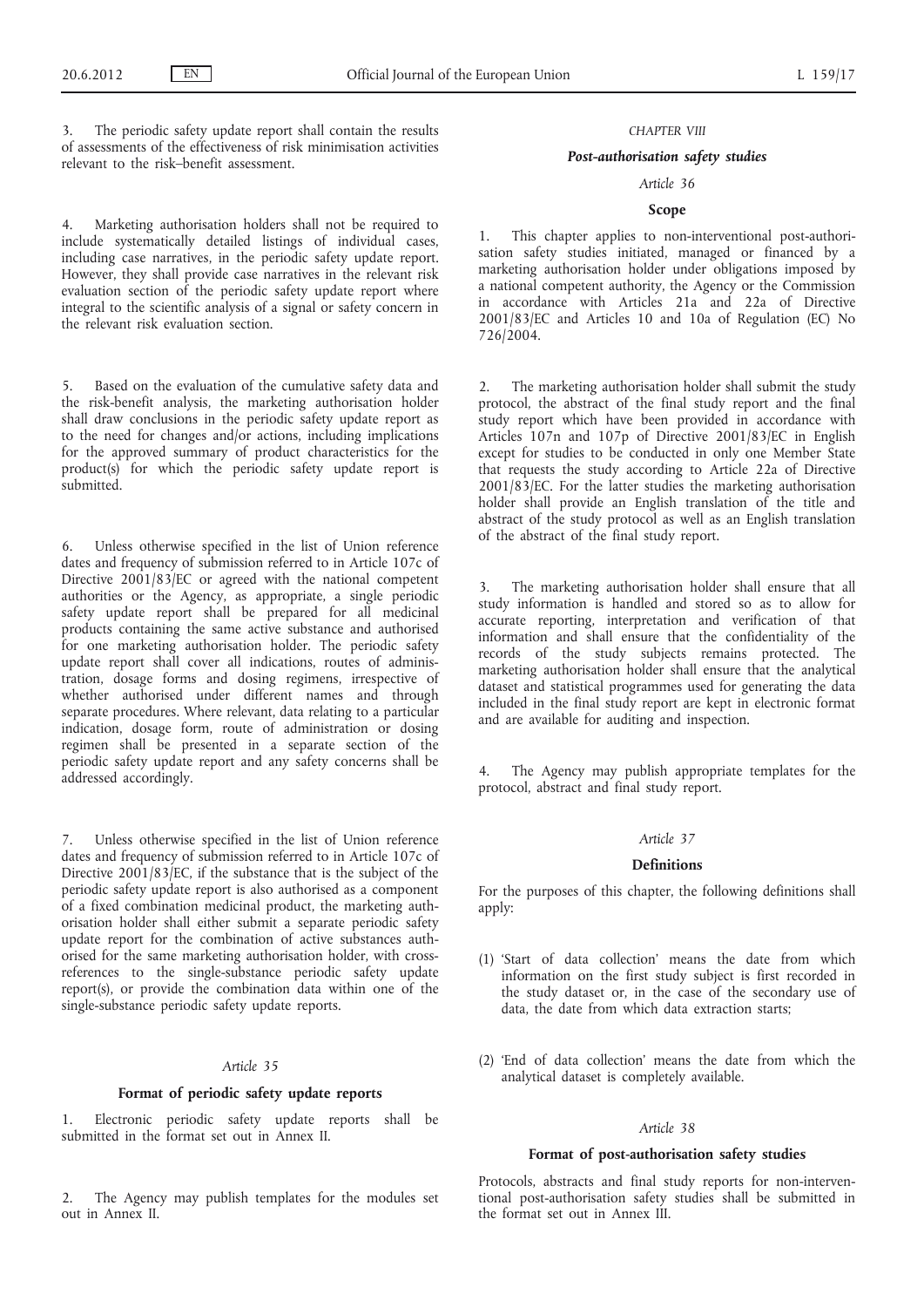## *CHAPTER IX*

## *Final provisions*

# *Article 39*

# **Data protection**

This Regulation shall apply without prejudice to the obligations of national competent authorities and marketing authorisation holders relating to their processing of personal data under Directive 95/46/EC or the obligations of the Agency relating to its processing of personal data under Regulation (EC) No 45/2001.

## *Article 40*

## **Transitional provisions**

1. The obligation on the part of marketing authorisation holders, national competent authorities and the Agency to use the terminology provided for in points (c) to (g) of Article 25 shall apply from 1 July 2016.

2. Article 26(2) shall apply from 1 July 2016.

3. The obligation on the part of the marketing authorisation holder to comply with the format and content as provided for in Articles 29 to 38 shall apply from 10 January 2013.

#### *Article 41*

## **Entry into force and application**

This Regulation shall enter into force on the twentieth day following that of its publication in the *Official Journal of the European Union*.

It shall apply from 10 July 2012.

This Regulation shall be binding in its entirety and directly applicable in all Member States.

Done at Brussels, 19 June 2012.

*For the Commission The President* José Manuel BARROSO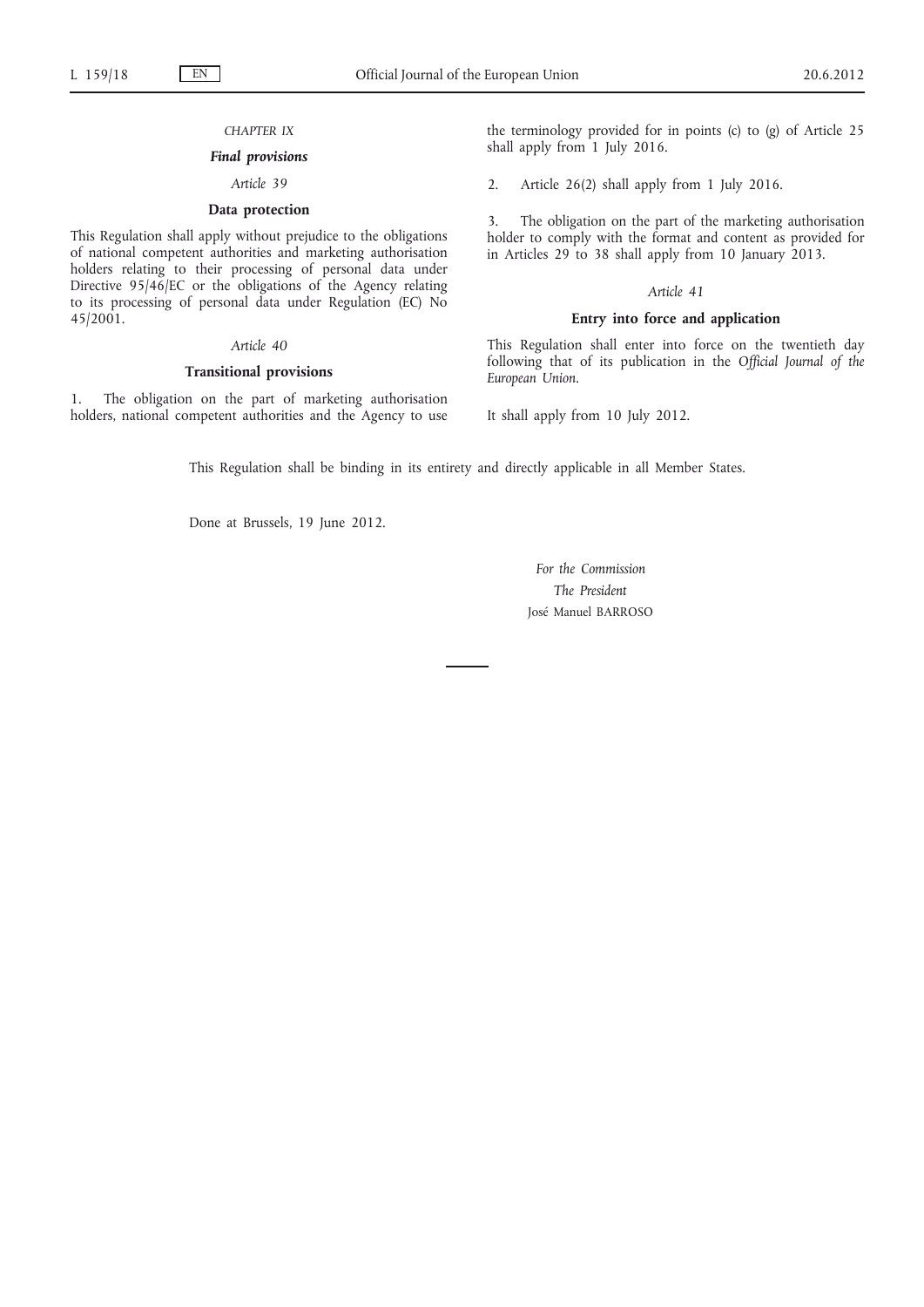# *ANNEX I*

## **Risk management plans**

*Format of the risk management plan*

The risk management plan shall consist of the following modules:

- Part I: Product(s) overview
- Part II: Safety specification
	- Module SI: Epidemiology of the indication(s) and target population(s)
	- Module SII: Non-clinical part of the safety specification
	- Module SIII: Clinical trial exposure
	- Module SIV: Populations not studied in clinical trials
	- Module SV: Post-authorisation experience
	- Module SVI: Additional EU requirements for the safety specification
	- Module SVII: Identified and potential risks

Module SVIII: Summary of the safety concerns

- Part III: Pharmacovigilance plan (including post-authorisation safety studies)
- Part IV: Plans for post-authorisation efficacy studies
- Part V: Risk minimisation measures (including evaluation of the effectiveness of risk minimisation activities)
- Part VI: Summary of the risk management plan

Part VII: Annexes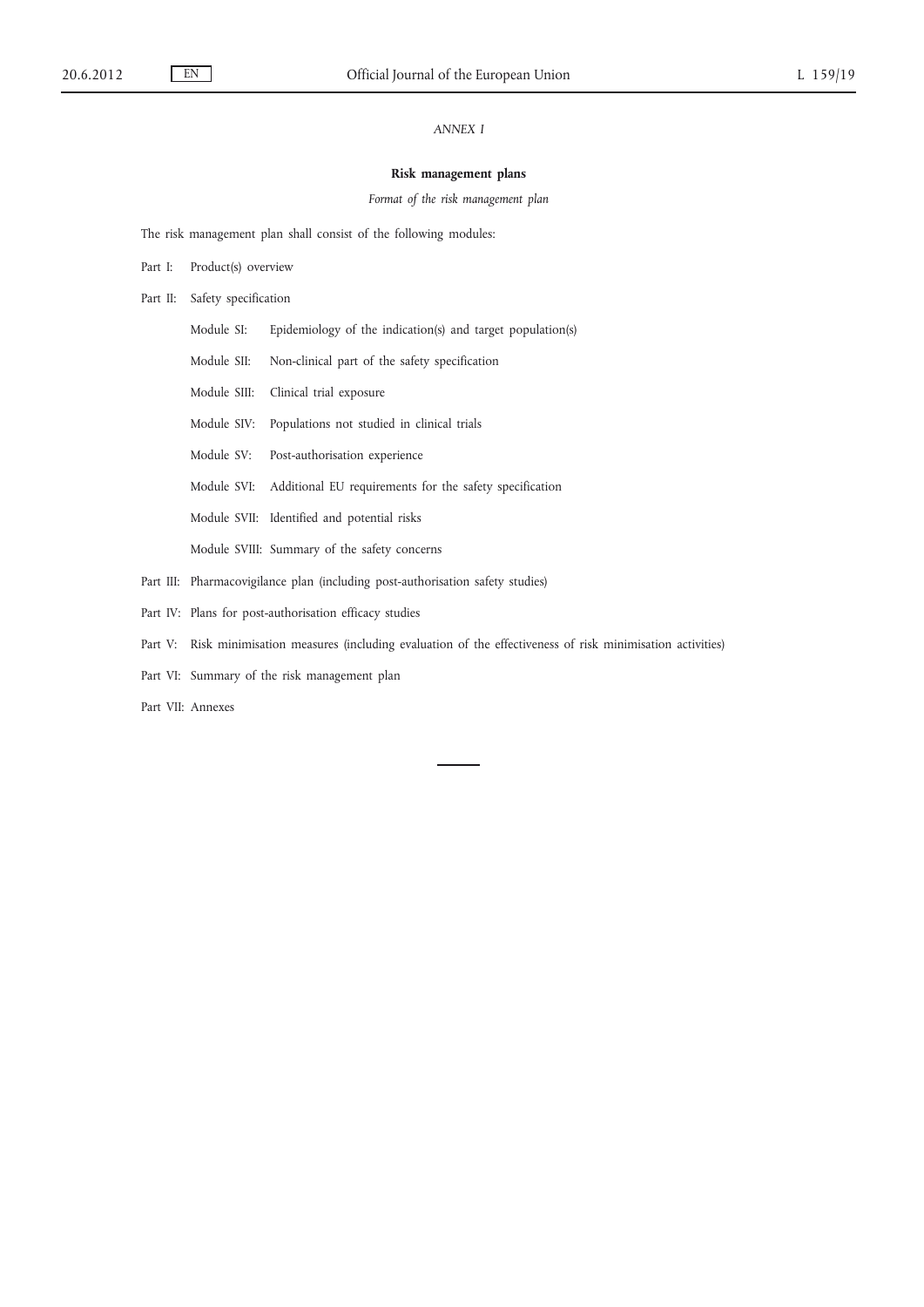# *ANNEX II*

## **Format of the electronic periodic safety update reports**

The periodic safety update report shall consist of the following modules:

- Part I Title page including signature
- Part II Executive Summary
- Part III Table of contents
	- 1. Introduction
	- 2. Worldwide marketing authorisation status
	- 3. Actions taken in the reporting interval for safety reasons
	- 4. Changes to reference safety information
	- 5. Estimated exposure and use patterns
		- 5.1. Cumulative subject exposure in clinical trials
		- 5.2. Cumulative and interval patient exposure from marketing experience
	- 6. Data in summary tabulations
		- 6.1. Reference information
		- 6.2. Cumulative summary tabulations of serious adverse events from clinical trials
		- 6.3. Cumulative and interval summary tabulations from post-marketing data sources
	- 7. Summaries of significant findings from clinical trials during the reporting interval
		- 7.1. Completed clinical trials
		- 7.2. Ongoing clinical trials
		- 7.3. Long-term follow-up
		- 7.4. Other therapeutic use of medicinal product
		- 7.5. New safety data related to fixed combination therapies
	- 8. Findings from non-interventional studies
	- 9. Information from other clinical trials and sources
	- 10. Non-clinical data
	- 11. Literature
	- 12. Other periodic reports
	- 13. Lack of efficacy in controlled clinical trials
	- 14. Late-breaking information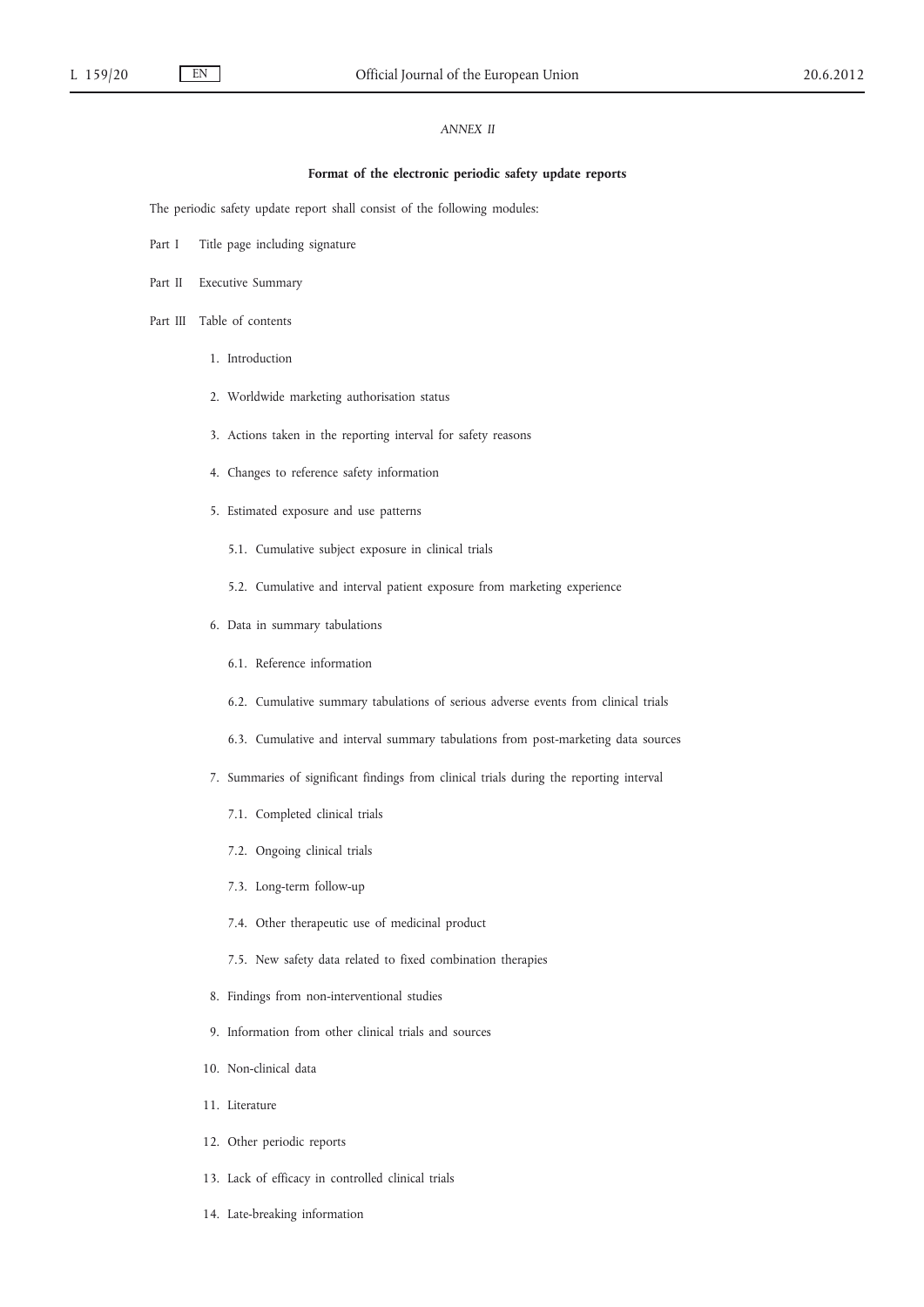- 15. Overview on signals: New, ongoing or closed
- 16. Signal and risk evaluation
	- 16.1. Summaries of safety concerns
	- 16.2. Signal evaluation
	- 16.3. Evaluation of risks and new information
	- 16.4. Characterisation of risks
	- 16.5. Effectiveness of risk minimisation (if applicable)
- 17. Benefit evaluation
	- 17.1. Important baseline efficacy and effectiveness information
	- 17.2. Newly identified information on efficacy and effectiveness
	- 17.3. Characterisation of benefits
- 18. Integrated benefit-risk analysis for authorised indications
	- 18.1. Benefit-risk context Medical need and important alternatives
	- 18.2. Benefit-risk analysis evaluation
- 19. Conclusions and actions
- 20. Appendices to the periodic safety update report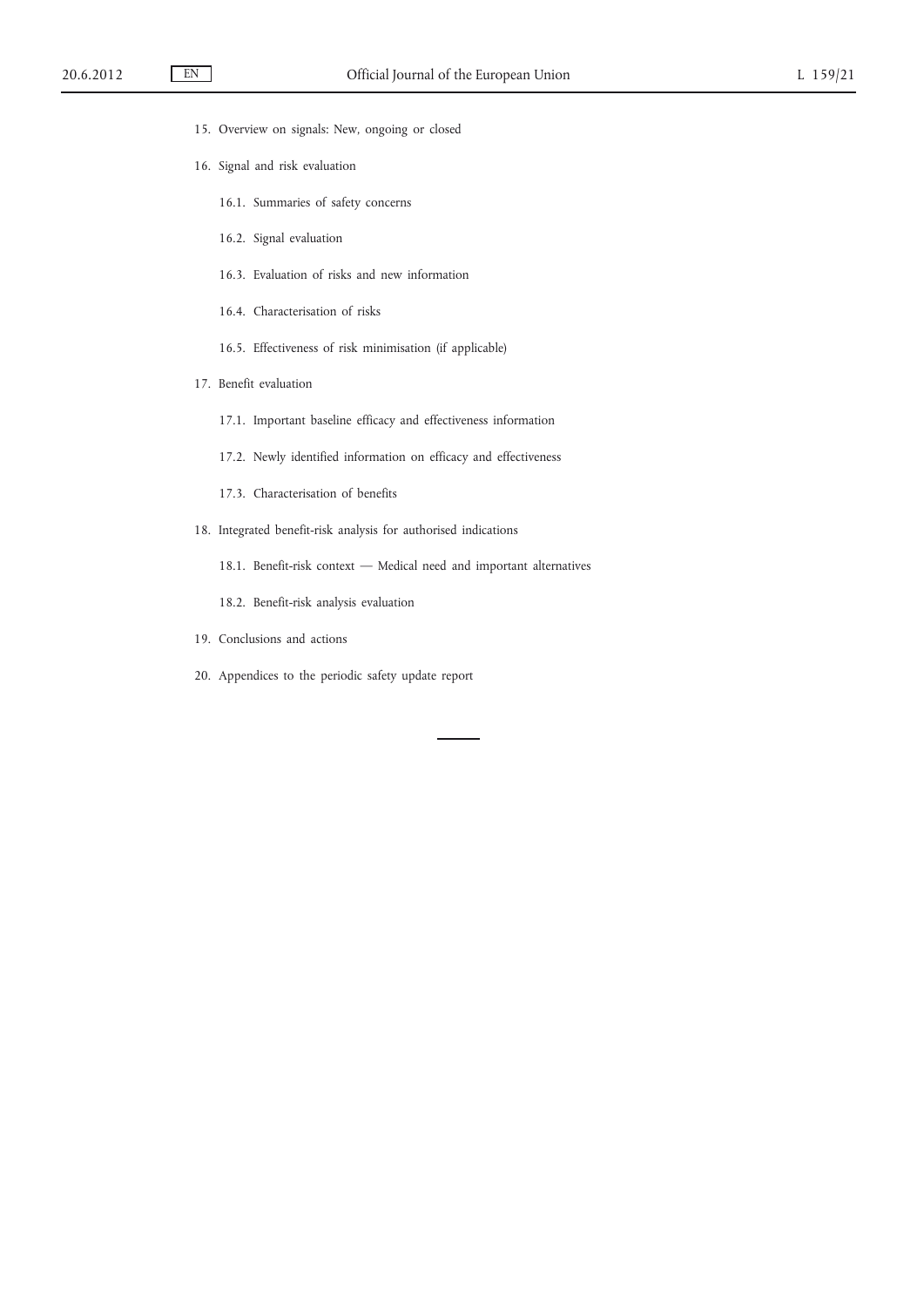## *ANNEX III*

#### **Protocols, abstracts and final study reports for post-authorisation safety studies**

1. *Format of the study protocol*

- 1. Title: informative title including a commonly used term indicating the study design and the medicinal product, substance or drug class concerned, and a sub-title with a version identifier and the date of the last version.
- 2. Marketing authorisation holder.
- 3. Responsible parties including a list of all collaborating institutions and other relevant study sites.
- 4. Abstract: stand-alone summary of the study protocol, including the following subsections:
	- (a) title with subtitles including version and date of the protocol and name and affiliation of the main author;
	- (b) rationale and background;
	- (c) research question and objectives;
	- (d) study design;
	- (e) population;
	- (f) variables;
	- (g) data sources;
	- (h) study size;
	- (i) data analysis;
	- (j) milestones.
- 5. Amendments and updates: any substantial amendment and update to the study protocol after the start of data collection, including a justification for the amendment or update, the date of the change, and a reference to the section of the protocol where the change has been made.
- 6. Milestones: table with planned dates for the following milestones:
	- (a) start of data collection;
	- (b) end of data collection;
	- (c) study progress report(s) as referred to in Article 107m(5) of Directive 2001/83/EC;
	- (d) interim report(s) of study results, if applicable;
	- (e) final report of study results.
- 7. Rationale and background: description of the safety hazard(s), the safety profile or the risk management measures that led to the study being imposed as an obligation for a marketing authorisation.
- 8. Research question and objectives in accordance with the decision of the national competent authority that imposed the study as an obligation.
- 9. Research methods: description of the research methods, including:
	- (a) study design;
	- (b) setting: study population defined in terms of persons, place, time period, and selection criteria, including the rationale for any inclusion and exclusion criteria. Where any sampling from a source population is undertaken, a description of the source population and details of sampling methods shall be provided. Where the study design is a systematic review or a meta-analysis, the criteria for the selection and eligibility of studies shall be explained;
	- (c) variables;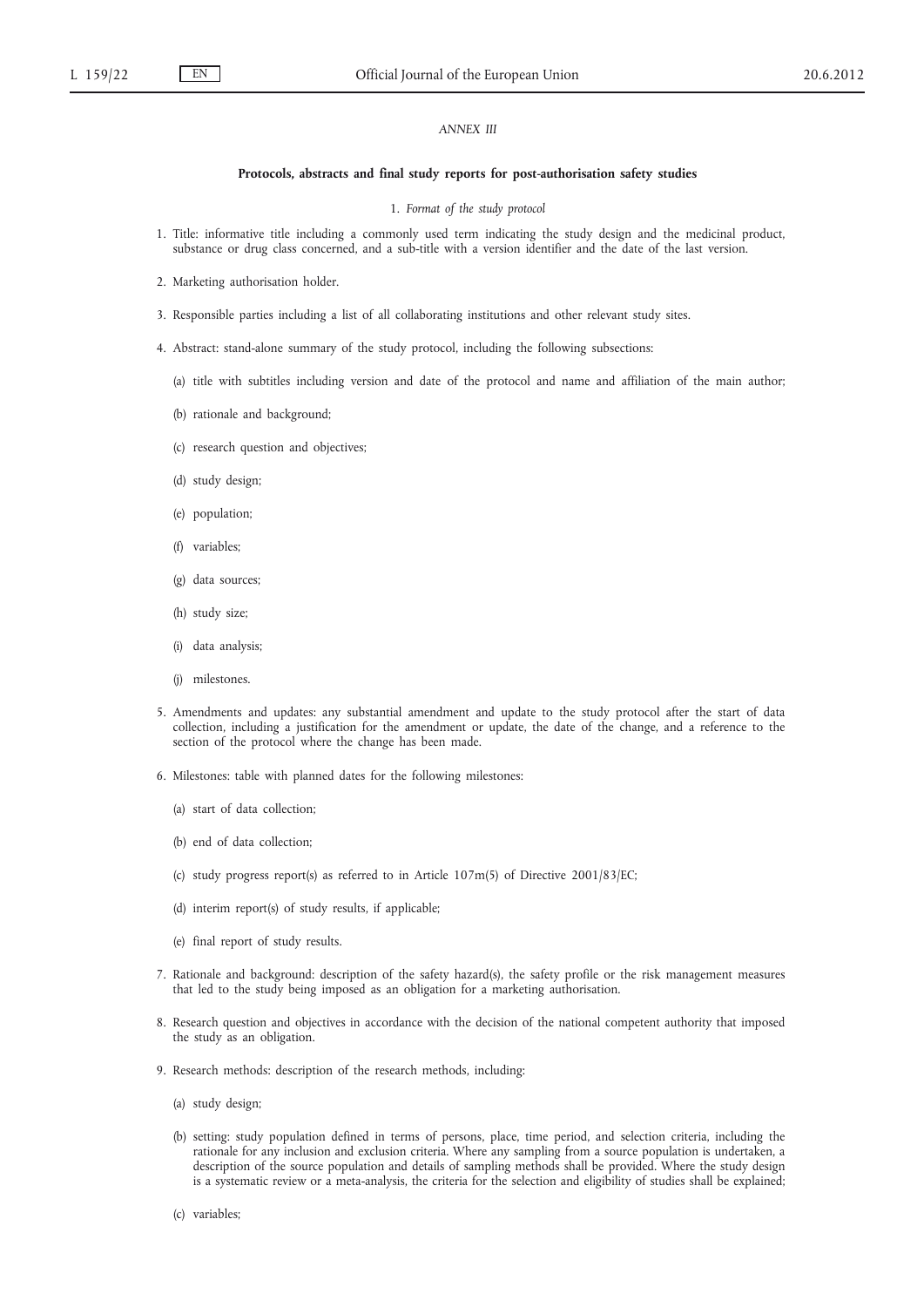- (d) data sources: strategies and data sources for determining exposures, outcomes and all other variables relevant to the study objectives. Where the study will use an existing data source, such as electronic health records, any information on the validity of the recording and coding of the data shall be reported. In the case of a systematic review or meta-analysis, the search strategy and processes and any methods for confirming data from investigators shall be described;
- (e) study size: any projected study size, precision sought for study estimates and any calculation of the study size that can minimally detect a pre-specified risk with a pre-specified interpretative power;
- (f) data management;
- (g) data analysis;
- (h) quality control;
- (i) limitations of the research methods.
- 10. Protection of human subjects: safeguards in order to comply with national and Union requirements for ensuring the well-being and rights of participants in non-interventional post-authorisation safety studies.
- 11. Management and reporting of adverse events/adverse reactions and other medically important events while the study is being conducted.
- 12. Plans for disseminating and communicating study results.
- 13. References.

#### 2. *Format of the abstract of the final study report*

- 1. Title, with subtitles including date of the abstract and name and affiliation of main author.
- 2. Keywords (not more than five keywords indicating the main study characteristics).
- 3. Rationale and background.
- 4. Research question and objectives.
- 5. Study design.
- 6. Setting.
- 7. Subjects and study size, including dropouts.
- 8. Variables and data sources.
- 9. Results.
- 10. Discussion (including, where relevant, an evaluation of the impact of study results on the risk–benefit balance of the product).
- 11. Marketing authorisation holder.
- 12. Names and affiliations of principal investigators.

## 3. *Format of the final study report*

- 1. Title: title including a commonly used term indicating the study design; sub-titles with date of final report and name and affiliation of the main author.
- 2. Abstract: stand-alone summary referred to in Section 2 of this Annex.
- 3. Marketing authorisation holder: name and address of the marketing authorisation holder.
- 4. Investigators: names, titles, degrees, addresses and affiliations of the principal investigator and all co-investigators, and list of all collaborating primary institutions and other relevant study sites.
- 5. Milestones: dates for the following milestones:
	- (a) start of data collection (planned and actual dates);
	- (b) end of data collection (planned and actual dates);
	- (c) study progress reports;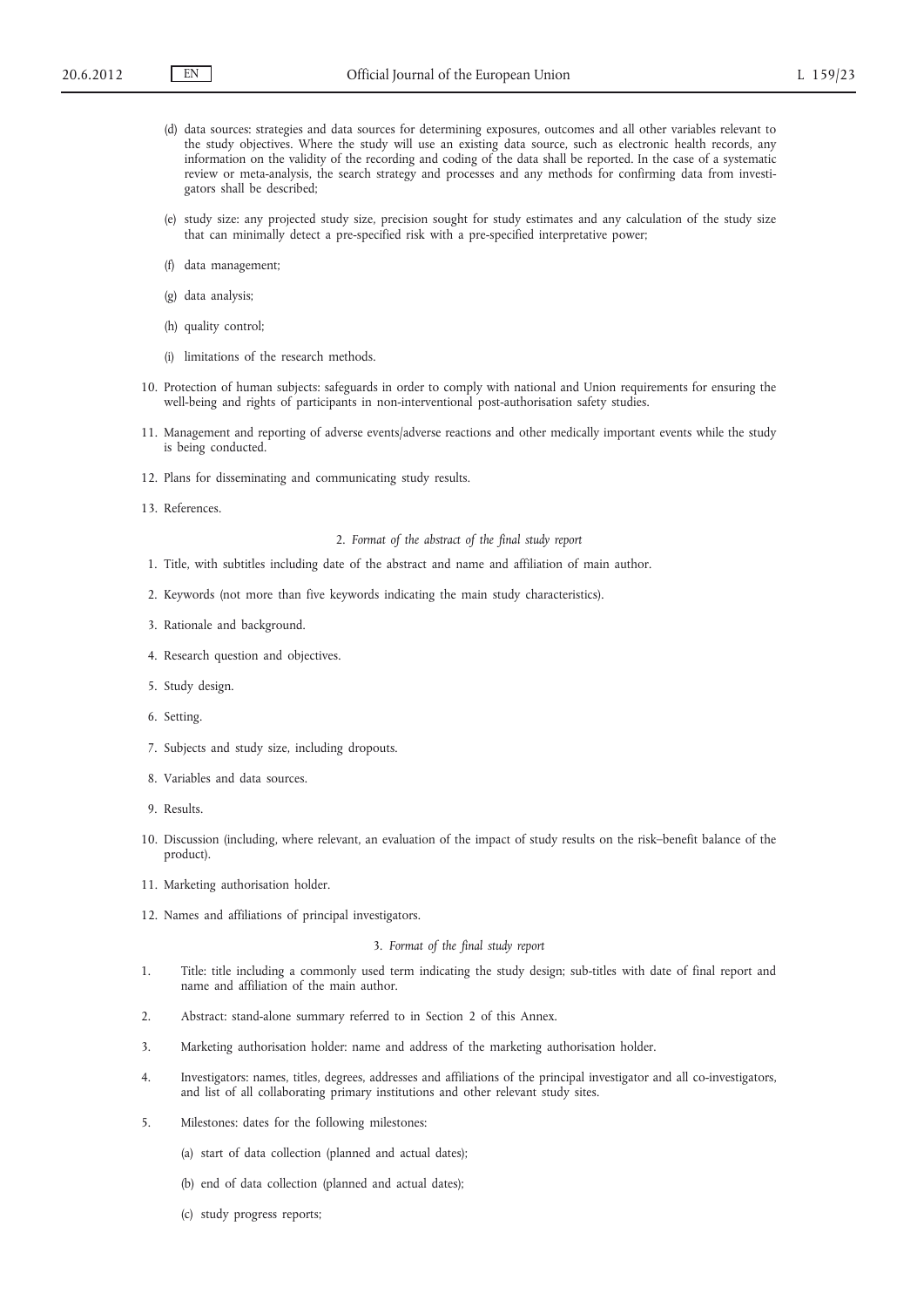- (d) interim reports of study results, where applicable;
- (e) final report of study results (planned and actual date);
- (f) any other important milestone applicable to the study, including date of study registration in the electronic study register.
- 6. Rationale and background: description of the safety concerns that led to the study being initiated, and critical review of relevant published and unpublished data evaluating pertinent information and gaps in knowledge that the study is intended to fill.
- 7. Research question and objectives.
- 8. Amendments and updates to the protocol: list of any substantial amendments and updates to the initial study protocol after the start of data collection, including a justification for each amendment or update.
- 9. Research methods
- 9.1. Study design: key elements of the study design and rationale for this choice.
- 9.2. Setting: setting, locations, and relevant dates for the study, including periods of recruitment, follow-up, and data collection. In the case of a systematic review or meta-analysis, study characteristics used as criteria for eligibility, with rationale.
- 9.3. Subjects: any source population and eligibility criteria for study subjects. Sources and methods for selection of participants shall be provided, including, where relevant, methods for case ascertainment, as well as number of and reasons for dropouts.
- 9.4. Variables: all outcomes, exposures, predictors, potential confounders, and effect modifiers, including operational definitions. Diagnostic criteria shall be provided, where applicable.
- 9.5. Data sources and measurement: for each variable of interest, sources of data and details of methods of assessment and measurement. If the study has used an existing data source, such as electronic health records, any information on the validity of the recording and coding of the data shall be reported. In the case of a systematic review or meta-analysis, description of all information sources, search strategy, methods for selecting studies, methods of data extraction and any processes for obtaining or confirming data from investigators.
- 9.6. Bias.
- 9.7. Study size: study size, rationale for any study size calculation and any method for attaining projected study size.
- 9.8. Data transformation: transformations, calculations or operations on the data, including how quantitative data were handled in the analyses and which groupings were chosen and why.
- 9.9. Statistical methods: description of the following items:
	- (a) main summary measures;
	- (b) all statistical methods applied to the study;
	- (c) any methods used to examine subgroups and interactions;
	- (d) how missing data were addressed;
	- (e) any sensitivity analyses;
	- (f) any amendment to the plan of data analysis included in the study protocol, with rationale for the change.
- 9.10. Quality control: mechanisms to ensure data quality and integrity.
- 10. Results: comprising the following subsections:
- 10.1. Participants: numbers of study subjects at each stage of study. In the case of a systematic review or meta-analysis, number of studies screened, assessed for eligibility and included in the review with reasons for exclusion at each stage.
- 10.2. Descriptive data: characteristics of study participants, information on exposures and potential confounders and number of participants with missing data. In the case of a systematic review or meta-analysis, characteristics of each study from which data were extracted.